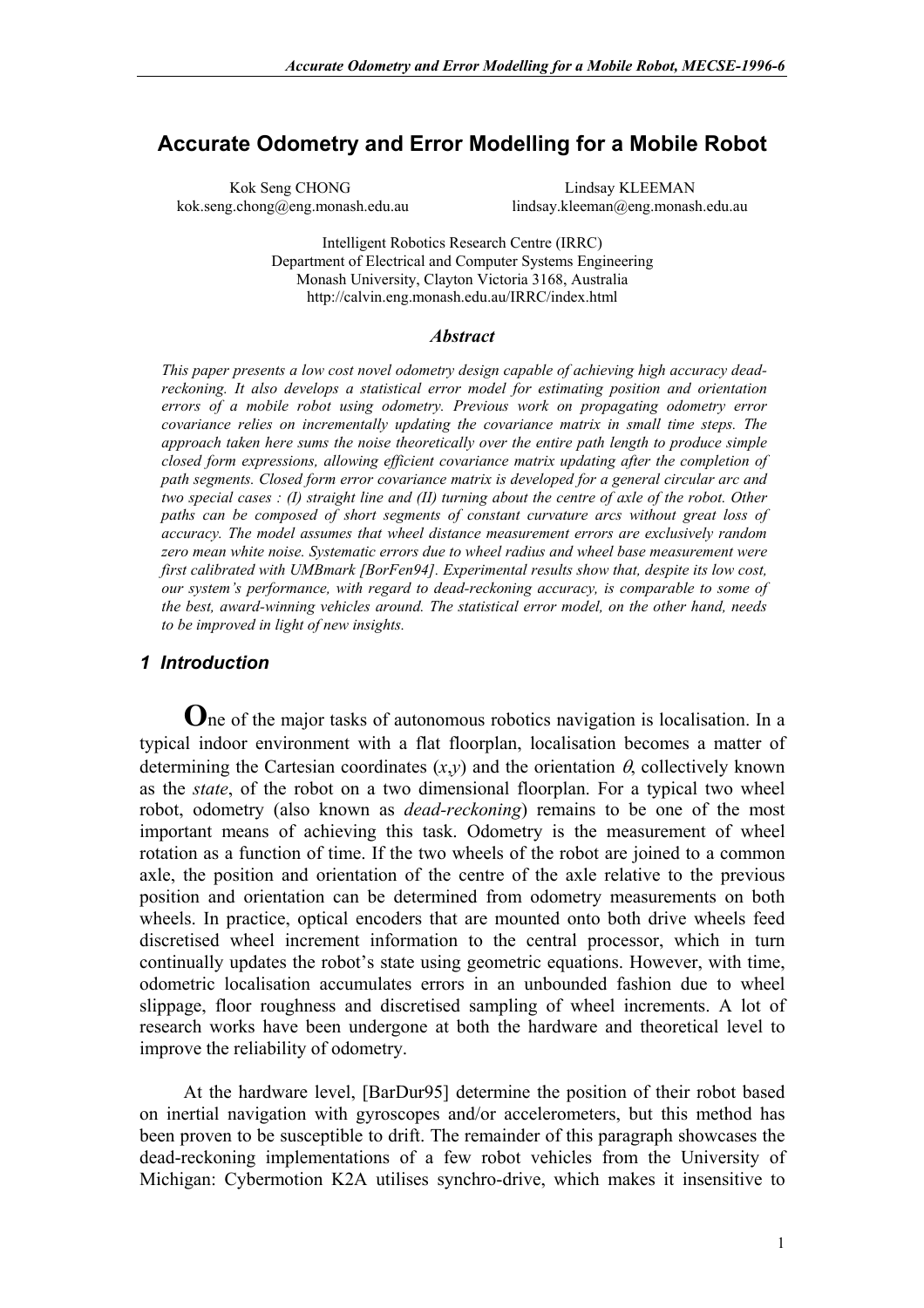non-systematic errors. CLAPPER, consisted of two TRC LabMates connected by a compliant linkage, uses two rotary encoders to measure the rotation of the labmates relative to the compliant linkage, and a linear encoder to measure the relative distance between their centrepoints, giving it the unique ability to measure and correct nonsystematic dead-reckoning errors during motion. In the attempt to improve the deadreckoning performance of a tracked vehicle called Andros, a two-wheeled encoder trailer is attached to the back of the vehicle, which is able to freely rotate on the horizontal plane. The rotations of the trailer wheels and the trailer with respect to Andros are measured with the attached optical encoders. More details about these robots can be found in [BorFen94]. To the best of the authors' knowledge, the robot used in the experiment has a unique, lowest cost mechanical design which differs from all the existing ones while still achieve comparable accuracy.

Work done at the theoretical level normally involves error quantification via modelling, so that some kind of mathematical treatment would be possible. For instance, many robust stochastic based techniques such as the Extended Kalman Filter (EKF) require that the odometry errors be statistically quantified in the form of an *error covariance matrix*, so that it can be combined with the information provided by the external reference to produce a linear *minimum mean square* estimate of the position. Therefore, high level methods also sometimes imply the utilisation of additional external referencing of position.

Normally, odometry errors can be classified as being systematic or nonsystematic, and it is a common engineering practice to first identify the sources of systematic errors and have them calibrated prior to using the system. In the work by Borenstein and Feng [BorFen94], a calibration technique called UMBmark test has been developed to calibrate out the systematic errors suffered by a typical two wheel robot. The dominant systematic error sources are identified as being the difference in wheel diameter and the uncertainty about the effective wheel base. The experiment designed requires that robot be moved around a square path in both the clockwise (CW) and counterclockwise (CCW) senses several times. The average Cartesian offsets, known as the centres of gravity, from the initial positions are assumed to be a sum (superposition) of the errors contributed by both systematic error sources. The error model parameters are then solved and incorporated into the software as tuning factors. In our work, this method has been used to calibrate the robot.

To be able to propagate the error covariance matrix of the robot's state following a change of stage is the main focus of this chapter. A commonly used method [Durra93, Jenki93] is now presented. Supposed the at stage k-1, the state of the robot is  $S_{k-1} = \begin{bmatrix} x_{k-1} & y_{k-1} & \theta_{k-1} \end{bmatrix}^T$ , which comprises its two dimensional Cartesian  $S_k = \begin{bmatrix} x_k & y_k & \theta_k \end{bmatrix}^T$ . Applying simple geometry, coordinates  $(x_{k-l}, y_{k-l})$  and orientation  $\theta_{k-l}$  with respect to a global reference frame. It then performs a rotation  $\alpha_k$  followed by a translation  $D_k$  to move to a new state

$$
\begin{bmatrix} X_k \\ Y_k \\ \theta_k \end{bmatrix} = \mathbf{f} \begin{bmatrix} X_{k-1} \\ Y_{k-1} \\ \theta_{k-1} \end{bmatrix} \begin{bmatrix} D_k \\ \alpha_k \end{bmatrix} = \begin{bmatrix} X_{k-1} \\ Y_{k-1} \\ \theta_{k-1} \end{bmatrix} + \begin{bmatrix} D_k \cos(\theta_{k-1} + \alpha_k) \\ D_k \sin(\theta_{k-1} + \alpha_k) \\ \alpha_k \end{bmatrix}
$$
(1)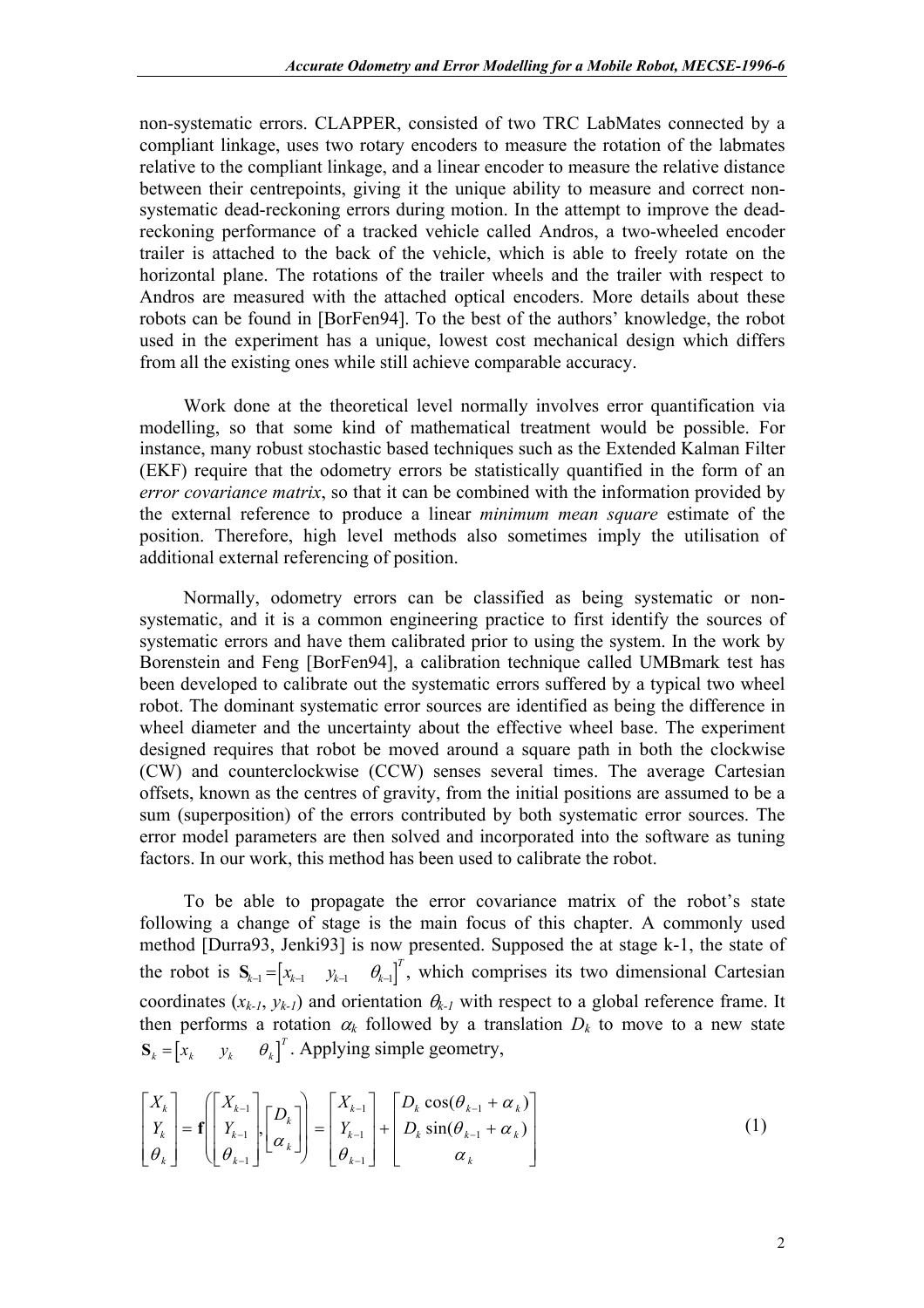To propagate the error covariance matrix associated with the state matrix to the next stage, the error incurred is assumed to be small so that first order Taylor's expansion in the form of Jacobian matrix does not introduce significant higher order errors. Given the error covariance matrix of **S***k-1* and the input vector  $\int_{I}^{T}$ , and given the intuition that the error in stage  $k-1$  is not correlated with the error introduced by the input, the covariance matrix of the next stage, *k*, can be evaluated as follows,  $\mathbf{u}_k = \begin{bmatrix} D_k & \alpha_k \end{bmatrix}$ 

$$
\mathbf{Cov}(\mathbf{S}_k) = E\left\{ (\mathbf{S}_k - \overline{\mathbf{S}}_k)(\mathbf{S}_k - \overline{\mathbf{S}}_k)^T \right\}
$$
  
\n
$$
\approx \left[ \nabla_{\mathbf{S}_k} \mathbf{f} \nabla_{\mathbf{u}_k} \mathbf{f} \right] \begin{bmatrix} \mathbf{Cov}(\mathbf{S}_{k-1}) & \mathbf{0} \\ \mathbf{0} & \mathbf{Cov}(\mathbf{u}_k) \end{bmatrix} \begin{bmatrix} \nabla_{\mathbf{S}_k} \mathbf{f}^T \\ \nabla_{\mathbf{u}_k} \mathbf{f}^T \end{bmatrix}
$$
  
\n
$$
= \nabla_{\mathbf{S}_k} \mathbf{fCov}(\mathbf{S}_{k-1}) \nabla_{\mathbf{S}_k} \mathbf{f}^T + \nabla_{\mathbf{u}_k} \mathbf{fCov}(\mathbf{u}_k) \nabla_{\mathbf{u}_k} \mathbf{f}^T
$$
 (2)

where

$$
\nabla_{\mathbf{s}_{k}}\mathbf{f} = \begin{bmatrix} \frac{\partial X_{k}}{\partial X_{k-1}} & \frac{\partial X_{k}}{\partial Y_{k-1}} & \frac{\partial X_{k}}{\partial Y_{k-1}} \\ \frac{\partial Y_{k}}{\partial X_{k-1}} & \frac{\partial Y_{k}}{\partial Y_{k-1}} & \frac{\partial Y_{k}}{\partial Y_{k-1}} \\ \frac{\partial \theta_{k}}{\partial X_{k-1}} & \frac{\partial \theta_{k}}{\partial Y_{k-1}} & \frac{\partial \theta_{k}}{\partial Y_{k-1}} \end{bmatrix}, \ \nabla_{\mathbf{u}_{k}}\mathbf{f} = \begin{bmatrix} \frac{\partial X_{k}}{\partial X_{k}} & \frac{\partial X_{k}}{\partial X_{k}} \\ \frac{\partial Y_{k}}{\partial X_{k}} & \frac{\partial Y_{k}}{\partial X_{k}} \\ \frac{\partial Y_{k}}{\partial X_{k}} & \frac{\partial Y_{k}}{\partial X_{k}} \end{bmatrix} \text{ and } \mathbf{Cov}(\mathbf{u}_{k}) = \begin{bmatrix} \sigma_{D}^{2} & 0 \\ 0 & \sigma_{\alpha}^{2} \end{bmatrix}
$$
\n(3)

In the authors' opinion, the major problem with this treatment is that there is no physical basis in assuming that the translation error is uncorrelated with the rotation error [Durra93, CheCro92, LuMil95, Nishi95]. Model parameters do not give physical insight into the characteristics of the system.

The model is also inconsistent. For the same path, if propagation of error is done in multiple parts, the model yields different solution. To illustrate, suppose that  $\mathbf{S}_{k-1} = \begin{bmatrix} 0 & 0 & 0 \end{bmatrix}^T$  and  $\mathbf{Cov}(\mathbf{S}_{k-1}) = \mathbf{0}$ . Compare the following two scenarios :  $S_{k-1} = \begin{bmatrix} 0 & 0 \end{bmatrix}$ 

(i) 
$$
\mathbf{u}_{k0} = [2D \quad 0]^T
$$
 with  $\mathbf{Cov}(\mathbf{u}_{k0}) = \begin{bmatrix} \sigma_{D0}^2 & 0 \\ 0 & \sigma_{\alpha 0}^2 \end{bmatrix}$ .  
\nFrom equation (2),  $\mathbf{Cov}(\mathbf{S}_k) = \begin{bmatrix} \sigma_{D0}^2 & 0 & 0 \\ 0 & 4D^2 \sigma_{\alpha 0}^2 & 2D\sigma_{\alpha 0}^2 \\ 0 & 2D\sigma_{\alpha 0}^2 & \sigma_{\alpha 0}^2 \end{bmatrix}$   
\n(ii)  $\mathbf{u}_{k1} = [D \quad 0]^T$  followed by  $\mathbf{u}_{k1} = [D \quad 0]^T$ , with  $\mathbf{Cov}(\mathbf{u}_{k1}) = \begin{bmatrix} \sigma_{D1}^2 & 0 \\ 0 & \sigma_{\alpha 1}^2 \end{bmatrix}$ .  
\nBy applying equation (2) twice,  $\mathbf{Cov}(\mathbf{S}_k) = \begin{bmatrix} 2\sigma_{D1}^2 & 0 & 0 \\ 0 & 5D^2 \sigma_{\alpha 1} & 3D\sigma_{\alpha 1}^2 \\ 0 & 3D\sigma_{\alpha 1}^2 & 2\sigma_{\alpha 1}^2 \end{bmatrix}$ 

Even by setting  $Cov(u_{k0})=2\cdot Cov(u_{k1})$ , the two cases yield different final state error covariance, even though they lead to the same final state by following exactly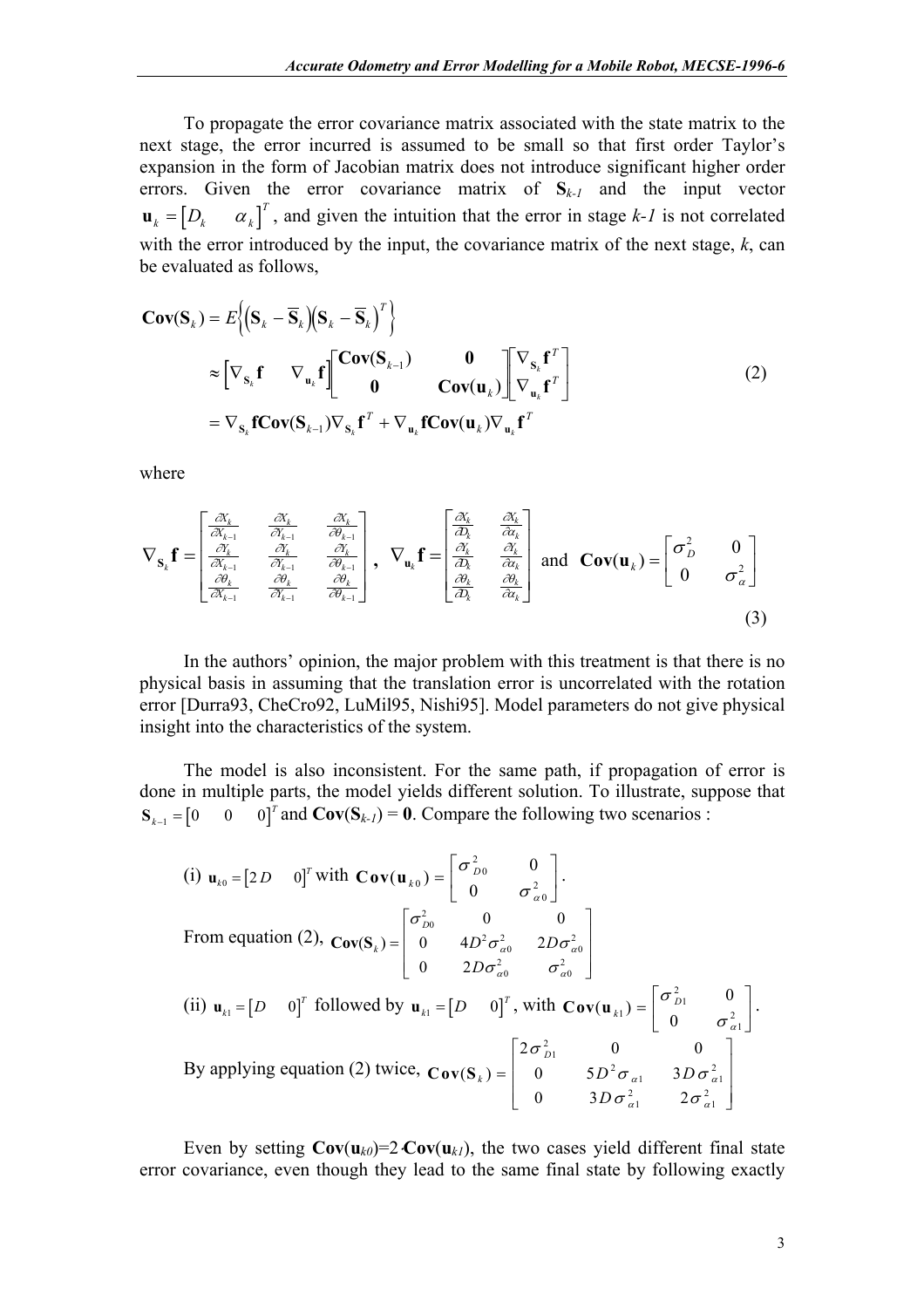the same path. The authors consider this model as inadequate. [CheCro92] have tried to resolve this problem by performing error propagation for every time increment on the wheel encoders. This approach is conceptually similar to numerical integration but suffers high computational cost. The physical reasoning which leads to the error model is also questionable.

The theoretical work by [Wang88] has introduced a more realistic, physicallybased error model for an arbitrary circular arc motion. Furthermore, Wang has attempted to circumvent the inadequacy of first order approximation by rigorously evaluating the error covariance of the new state by integrating certain parts constituting the state change expressions. The result is a model which is very accurate for large wheel turn variance, but limited in its applicability to a range of rotation angle. For large rotation angle, the robot path has to be divided into small segments in which the total turning angle is within the limitation of the model.

Other methods of representing position error includes the 'circular-error probable' (CPE) by [Leenh85] which defines a *confidence circle* about the estimated vehicle's position, and the vehicle has a 0.5 probability of being inside the circle. This representation is questionable because it is well known that the position error is usually not equal in all directions. [Krant96] has proposed the use of equal-error probability *isoline* for a similar purpose, and has outlined some ways of growing the isoline as the vehicle moves. It remains uncertain whether any existing robust mathematical techniques could be adapted to these novel representations, and if none could, whether new and sound methods could be developed to make use of them.

The new non-systematic error model developed by the authors has a strong physical basis which is closely related to the design of the robot. The model also generates error representation in the form of a error covariance matrix, which is the standard operating block for a multitude of robust noise filtering tools. Unlike the model illustrated earlier, the new model is consistent in a multiple path segments scenario. The computational load in incrementally updating the covariance matrix in small time steps, as done in [CheCro92] has been lifted because simple close form formulae have been derived for three simple path types: (I) circular arc motion (II) straight line (III) rotation about the centre of the axle. Complex paths can be divided into sections which can be approximated by the aforementioned cases, hence the model can be applied on a section by section basis. Unlike the model by [Wang88], it is valid for arbitrary distance and rotation angle. Even though the model by [Wang88] is more accurate when the errors are large, compared to the first order accuracy of the new model, in the authors' opinion, should the robot be operating in conditions likely to incur large errors, an accurate representation of these large errors is insufficient. Instead, extra measures should be adopted to correct for such errors when they arise, such as employing external referencing.

The remainder of this chapter is organised into six sections: Section 2 summarises the principles the authors adhere to in dealing with error modelling. Section 3 presents the novel odometry system, and states, with justification, the key assumptions being incorporated into the model. Section 4 describes the UMBmark test used for reducing systematic errors and lists the key equations used. This is followed by section 5 on the derivation of the proposed non-systematic error model and highlights of its features. The details and results of calibration of systematic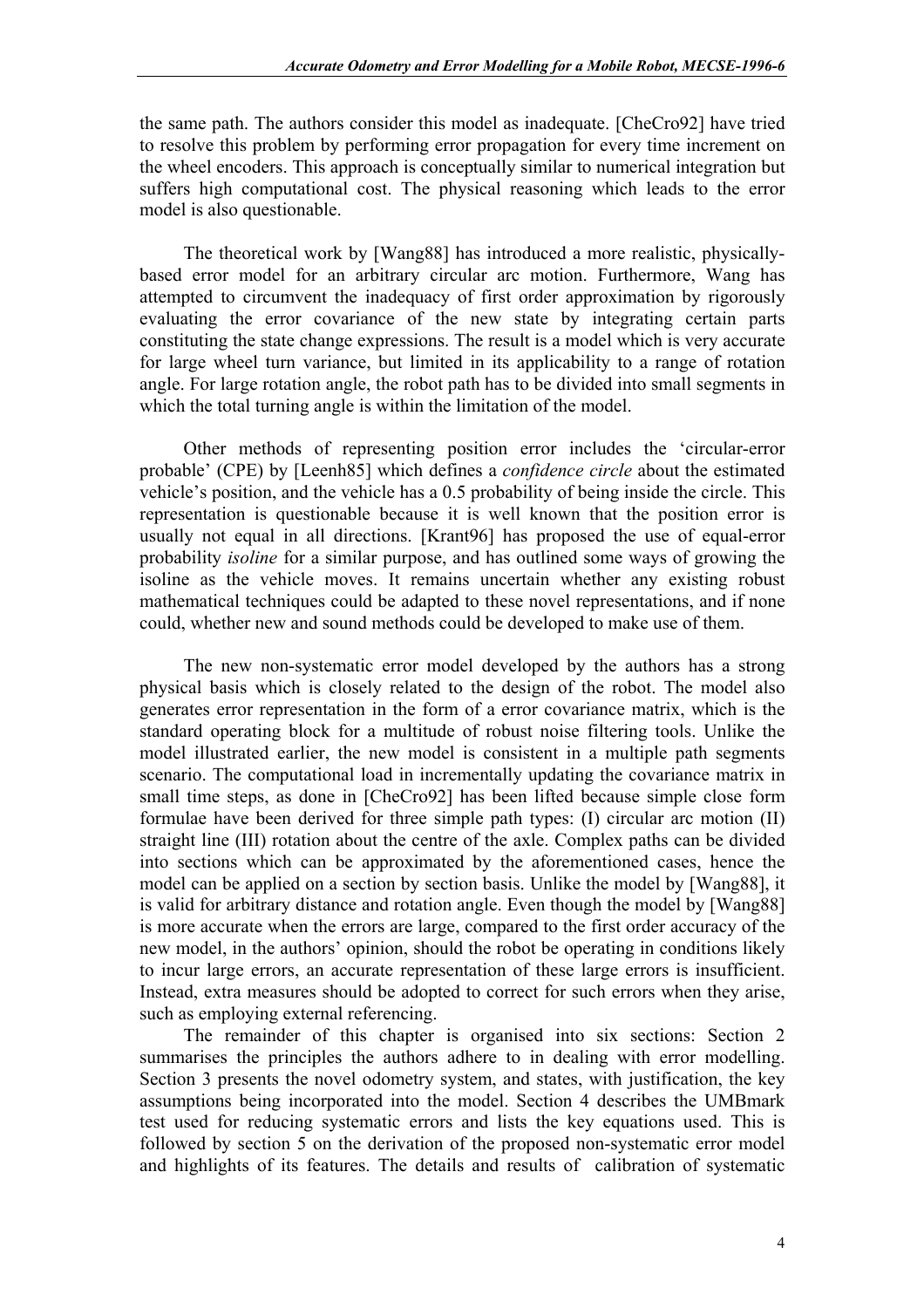errors and validation of the proposed error model constitute section 6. Lastly, section 7 is the conclusion which points out some inadequacy of the model and suggests possible future work for addressing these issues.

## *2 Principles of Error Modelling - A Summary*

In our works, error modelling has been carried out based on following steps:

**Error Classification** The uncertainties in data are contributed by many error sources. Error classification allows certain errors to be eliminated, and strategies to be developed to decouple the actual errors of interest from the errors introduced by the measuring devices. In practice, errors are grouped into two major categories:

- **Systematic Errors** : are errors that recur during every run of experiment. It is possible to calibrate systematic errors prior to tackling random errors. In our work, systematic errors are assumed to be predominantly caused by unequal diameters on both wheel, inaccurate estimation of effective wheel base [BorFen94], and, as the external referencing tool, the offsets of the sonar sensor from the midpoint of wheel axle and forward orientation of the robot.
- **Non-systematic Errors** : refer to the random errors and are often characterised by their mean vectors and error covariance matrices. In most cases, the mean vector is zero after calibration and therefore often ignored. In the context of our work, nonsystematic errors are assumed to be primarily caused by wheel slippage and backlash, non-continuous sampling of wheel increments, the noise associated with sensor reading caused by the fluctuation of speed of sound and imperfections in reference targets [KleKuc93], and, discretisation of the pan encoder measuring the pan motor to 0.18° per step.

**Error Modelling** Once the error types and sources are identified, model can be developed to describe the interaction between the system's dynamic and the error sources. In the context of our work, this means

- **Parameterisation of Errors** : determination of how the errors are best quantified. For systematic errors, the parameterisation usually takes the form of a multiplicative constant to the nominal value. In our work, the real wheel base is regarded as proportional to the nominal wheel base, and the diameters of both wheel sustain a constant ratio [BorFen94]. For non-systematic errors, error covariance matrices are the preferred form of representation.
- **Process Modelling** : determination of mathematical expressions which describe the dynamic behaviour of a system. These expressions decide how the error parameters are incorporated into the state of the system after a *state transition*. For systematic errors, the expressions translate the modelling parameters into measurable experimental data after a change of state, so they can be estimated and imbued into the software as 'tuning factors'. For non-systematic errors, the expressions generate the error covariance matrices for the final state by incorporating the statistical nature (once again parameterised) of the change into the initial state.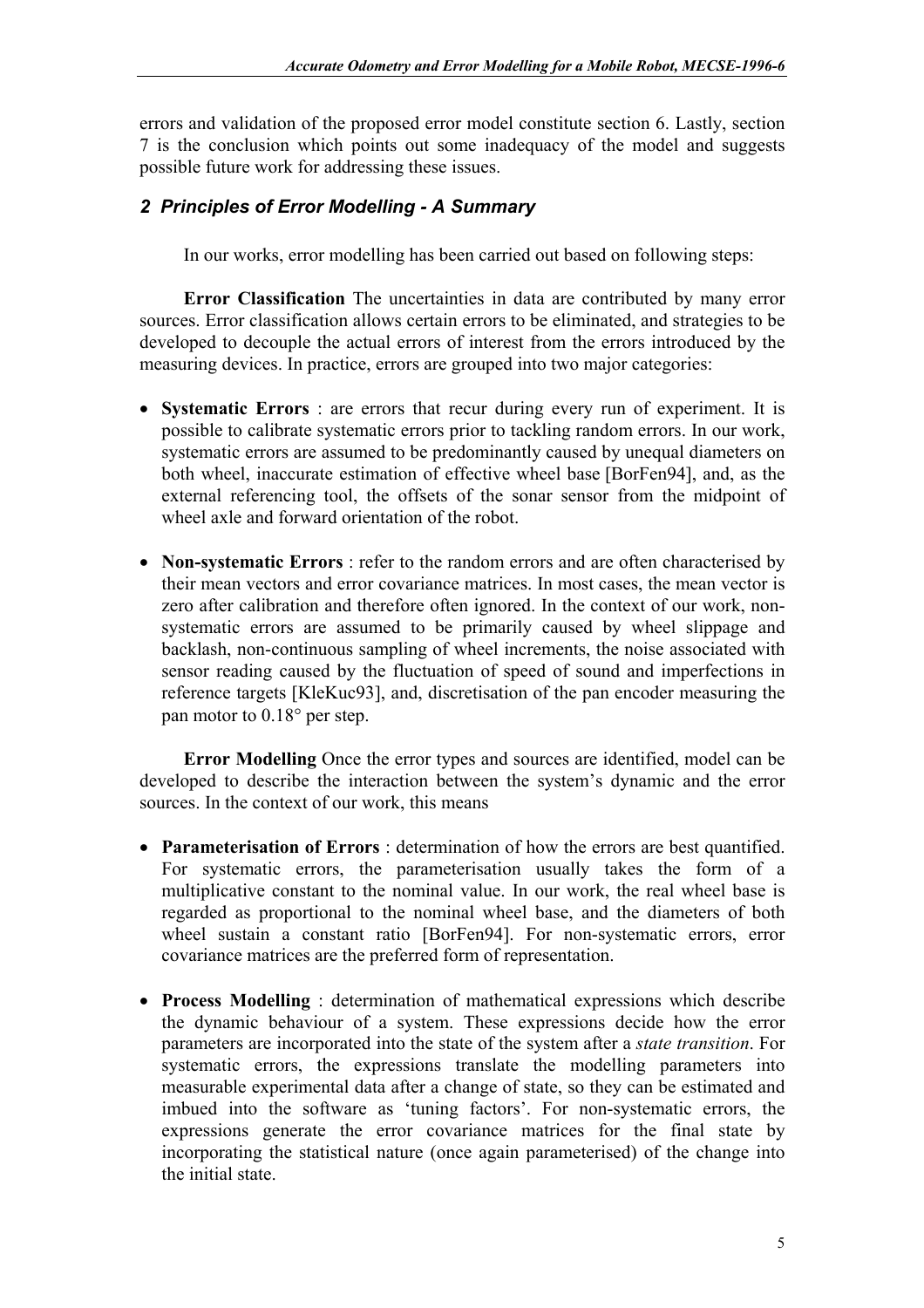### *3 Robot Design and Assumptions*

The robot used in the experiment has two pairs of wheels : the actual drive wheels, and the encoder wheels that generate odometry measurements. The encoder wheels are as sharp-edged as practically possible to reduce the wheel base (*B*) uncertainty, and are unloaded because they are independently mounted on linear bearings which allow vertical motion, hence the problem of wheel distortion is minimised. In the authors' belief, this design greatly improves the reliability of odometry measurements since wheel slippage and load deformation are no longer significant.

Based on the design, the following assumptions are made before proceeding to the next stage of model development.

It is reasonable to assume that for a short unit of travel, the error incurred on both wheels are uncorrelated. because the two drive wheels are driven by two different motors, and two separate optical shaft encoders are used to gather odometry information. This assumption is adopted by [BorFen94, Kleem95].



**Figure 1 : Left : Sonar sensing robot with accurate odometry system. Right : Design of precise odometry system** 

Our work takes the assumption one step further. For a short unit of travel, the error is assumed to be zero mean, and white, that is, uncorrelated with the previous or next unit of travel. The variance of the cumulative error is then the sum of the variance of each statistically independent unit. This leads to a reasonable assumption that the variance of each unit of travel is proportional to the distance travelled

$$
\sigma_L^2 = k_L^2 |d_L|
$$
  
\n
$$
\sigma_R^2 = k_R^2 |d_R|
$$
\n(4)

where  $d_L$  and  $d_R$  are the distances travelled by each wheel, and  $k_L^2$  and  $k_R^2$  are constants with unit  $m^{1/2}$ .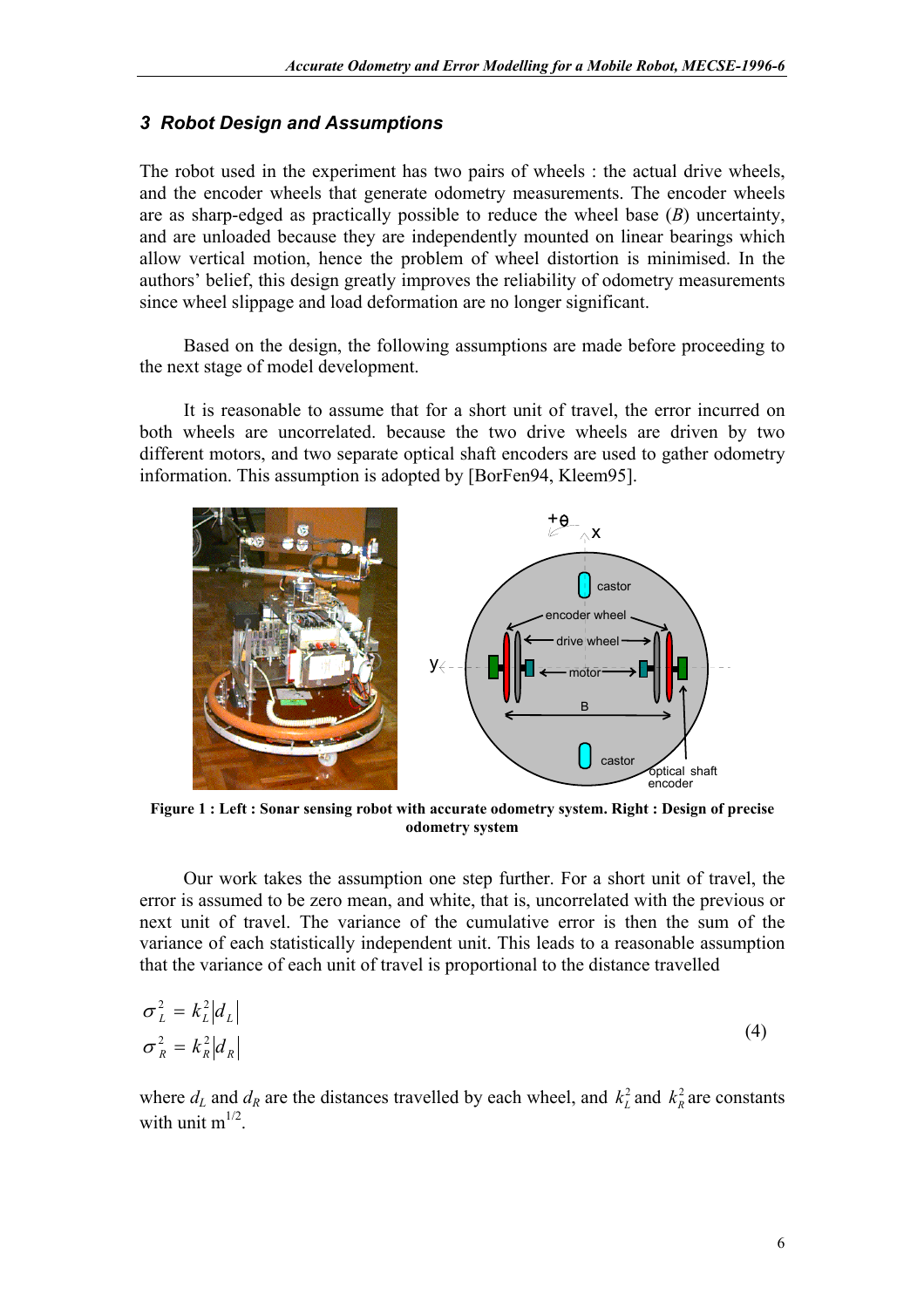### *4 Calibration of Systematic Error Using UMBmark Test*

UMBmark test [BorFen94] has been used for the calibration of wheel base error and unequal wheel diameter error. The principles and mathematical details of the procedures can be found in [BorFen94] so only key equations are summarised here. In short, the robot was programmed to travel a square path of side *D* in the clockwise sense (CW) for a number of times, say  $n$ , and the offsets of the final Cartesian coordinates from the initial Cartesian coordinates,  $ex_i<sub>CW</sub>$ ,  $ev_i<sub>CW</sub>$ , were recorded. The experiment was repeated for the counterclockwise sense (CCW) and  $ex_{i,CCW}$ ,  $ev_{i,CCW}$ were recorded. The 'tuning factors' required to be incorporated into the software to counteract the effect of the systematic errors have been calculated from the weighted Cartesian offsets in both senses. As summary, the centres of gravity of the offsets can be computed from the their averages

$$
x_{c.g., CW/CCW} = \frac{1}{n} \sum_{i=1}^{n} ex_{i, CW/CCW}
$$
 (5)

$$
y_{c.g.,CW/CCW} = \frac{1}{n} \sum_{i=1}^{n} \frac{e y_{i,CW/CCW}}{e y_{i,CW/CCW}}
$$
 (6)

With the two pairs of centres of gravity, the tuning factors for the wheel base, the radius of left wheel and the radius of right wheel,  $c_b$ ,  $c_l$  and  $c_r$ , can be found by following this sequence of computations:

$$
\alpha = average\left(\frac{x_{c.g., CW} + x_{c.g., CCW}}{-4D}, \frac{y_{c.g., CW} - y_{c.g., CCW}}{-4D}\right)
$$
\n(7)

$$
\beta = average\left(\frac{x_{c.g., CW} - x_{c.g., CW}}{-4D}, \frac{y_{c.g., CW} + y_{c.g., CW}}{-4D}\right)
$$
\n(8)

$$
E_d = \frac{D + B\sin(\beta/2)}{D - B\sin(\beta/2)}
$$
\n(9)

$$
c_b = \pi / (\pi - \alpha) \tag{10}
$$

$$
c_l = 2 / (E_d + 1) \tag{11}
$$

$$
c_r = E_d c_l \tag{12}
$$

and finally, the measure of dead-reckoning accuracy for systematic errors has been defined in [BorFen94] as

$$
E_{\max, syst} = \max \left( \sqrt{x_{c.g.,CW}^2 + y_{c.g.,CW}^2}, \sqrt{x_{c.g.,CCW}^2 + y_{c.g.,CCW}^2} \right)
$$
(13)

### *5 The New Non-systematic Error Model*

With the new non-systematic error model, the entire path travelled by the robot is treated as consisting of *k* small segments. Propagation of error covariance is required to be done *k* times to obtain the error covariance of the final state. This section shows that it is possible to obtain a closed form solution for this model, as k approaches infinity. The solution for a general circular arc motion is first developed.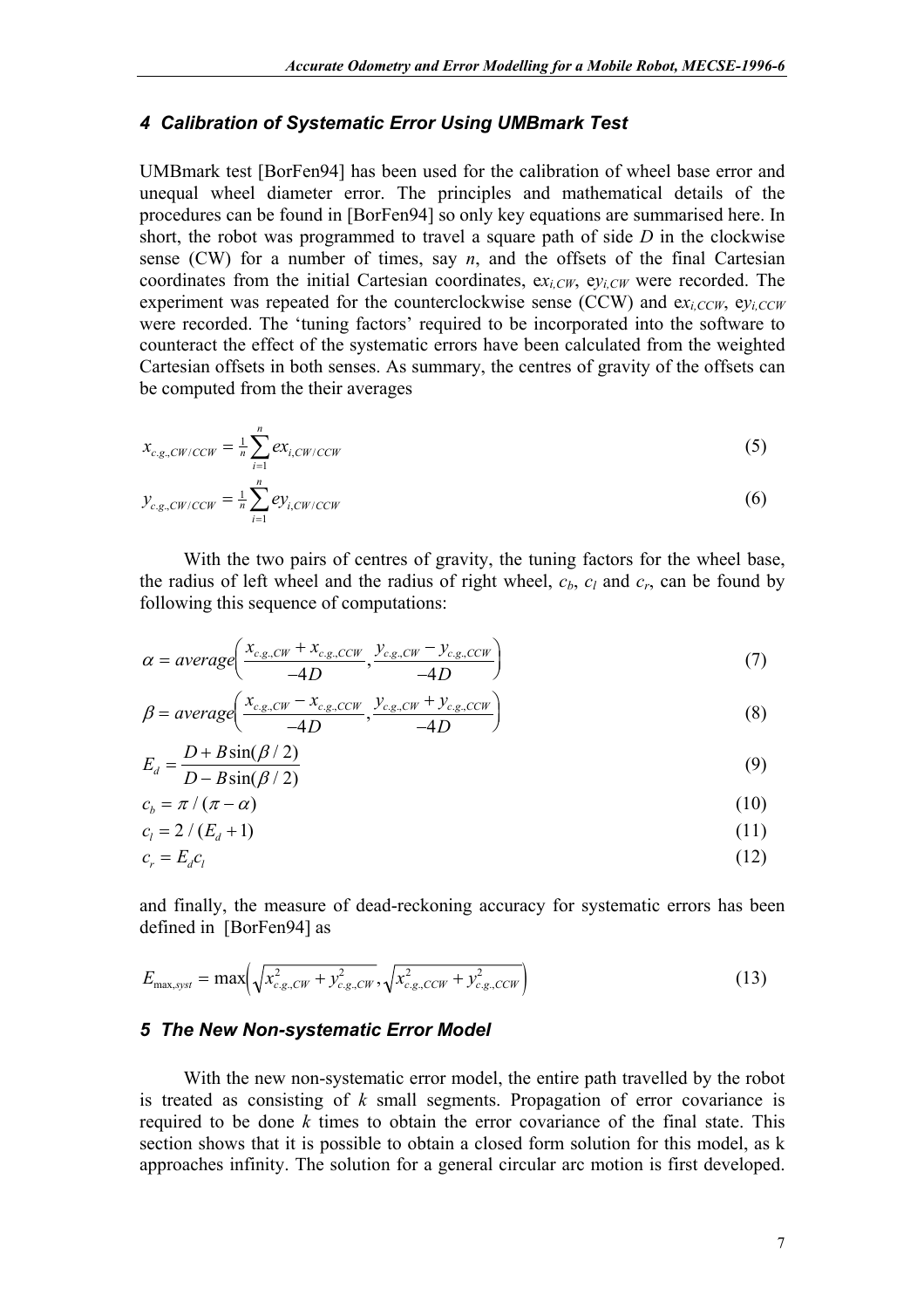The solutions for two special cases, straight line motion and on-spot turn are then obtained by suitably taking limits.

Suppose that at segment *k-1*, the state of the robot is  $S_{k-1} = \begin{bmatrix} x_{k-1} & y_{k-1} & \theta_{k-1} \end{bmatrix}^T$ . It then propels its left wheel by  $L_k$  metre and its right wheel by  $R_k$  metre, to bring the robot to a new state  $S_k = \begin{bmatrix} x_k & y_k & \theta_k \end{bmatrix}^T$ . Over an infinitesimal time increment, the speed of the wheels can be assumed constant, hence the path takes on a circular arc trajectory with constant radius of curvature  $r_k$ . Refer to [Figure 2.](#page-7-0)

<span id="page-7-0"></span>

**Figure 2 : Initial and final state of the robot after following a circular arc trajectory** 

Based on the assumption of constant radius of curvature, the following transformation equations can be derived:

$$
\begin{bmatrix} X_k \\ Y_k \\ \theta_k \end{bmatrix} = \mathbf{f} \begin{bmatrix} X_{k-1} \\ Y_{k-1} \\ \theta_{k-1} \end{bmatrix} \begin{bmatrix} L_k \\ R_k \end{bmatrix} = \begin{bmatrix} X_{k-1} \\ Y_{k-1} \\ \theta_{k-1} \end{bmatrix} + \begin{bmatrix} r_k \left[ \sin \theta_{k-1} - \sin \left( \theta_{k-1} + \frac{R_k - L_k}{B} \right) \right] \\ r_k \left[ \cos \left( \theta_{k-1} + \frac{R_k - L_k}{B} \right) - \cos \theta_{k-1} \right] \\ \frac{R_k - L_k}{B} \end{bmatrix}
$$
(14)

where  $r_k$  is the instantaneous radius of curvature,

$$
r_k = \frac{B}{2} \left( \frac{L_k + R_k}{L_k - R_k} \right) \tag{15}
$$

 $\int_{0}^{T}$ , and given the intuitive assumption that the error in stage *k*-*l* is not The next step is to propagate the error covariance matrix associated with  $(k-1)$ <sup>th</sup> stage to the  $k^{th}$  stage. Given the error covariance matrix of  $S_{k-l}$  and the input vector correlated with the error introduced by the input, the covariance matrix of the next stage,  $k$ , can be evaluated using equation  $(2)$ , where  $\mathbf{u}_k = \begin{bmatrix} L_k & R_k \end{bmatrix}$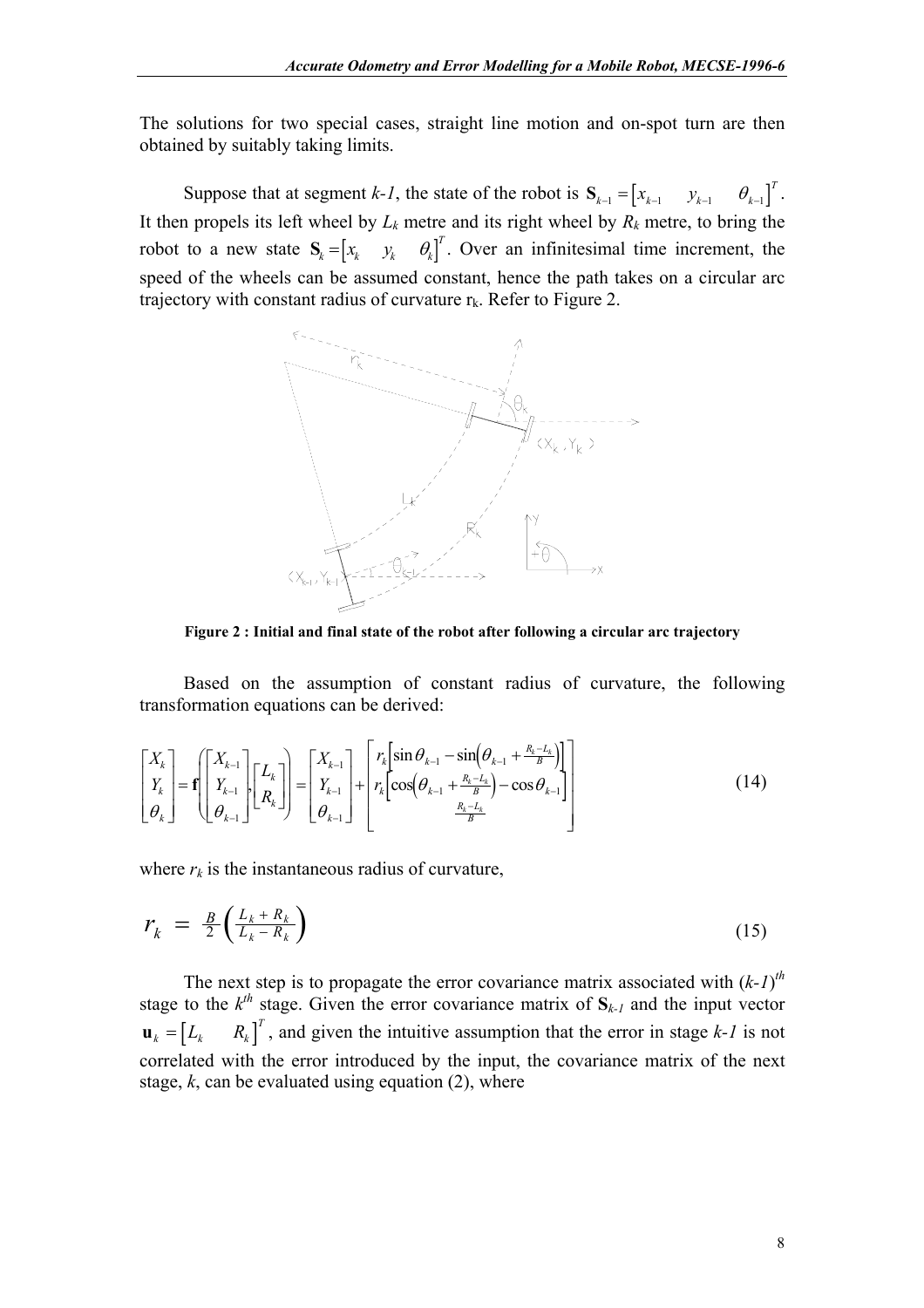$$
\nabla_{\mathbf{s}_k} \mathbf{f} = \begin{bmatrix} 1 & 0 & r_k \left[ \cos \theta_{k-1} - \cos \theta_k \right] \\ 0 & 1 & r_k \left[ \sin_{k-1} - \sin \theta_k \right] \\ 0 & 0 & 1 \end{bmatrix}
$$
(16)

$$
\nabla_{\mathbf{u}_{k}} \mathbf{f} = \begin{bmatrix} \frac{-BR_{k}}{(L_{k}-R_{k})^{2}} \left[ \sin \theta_{k-1} - \sin \theta_{k} \right] + r_{k} \cos \theta_{k} & \frac{BL_{k}}{(L_{k}-R_{k})^{2}} \left[ \sin \theta_{k-1} - \sin \theta_{k} \right] - r_{k} \cos \theta_{k} \\ \frac{-BR_{k}}{(L_{k}-R_{k})^{2}} \left[ \cos \theta_{k} - \cos \theta_{k-1} \right] + r_{k} \sin \theta_{k} & \frac{-BL_{k}}{(L_{k}-R_{k})^{2}} \left[ \cos \theta_{k} - \cos \theta_{k-1} \right] - r_{k} \sin \theta_{k} \\ - \frac{1}{B} & \frac{1}{B} \end{bmatrix}
$$
(17)

and as stated earlier,

$$
\mathbf{Cov}(\mathbf{u}_k) = \begin{bmatrix} \sigma_L^2 & 0 \\ 0 & \sigma_R^2 \end{bmatrix} = \begin{bmatrix} k_L^2 |L_k| & 0 \\ 0 & k_R^2 |R_k| \end{bmatrix}
$$
(18)

Refer to [Figure 2](#page-7-0) again, suppose that the arc segment is now infinitesimally small, and the full path actually comprises k such segments being concatenated from end to end. The initial state of the robot is **S***0* which is at the starting end of the first segment and the last segment is **S***k* which is the destination of the last segment.

The expression for covariance propagation can be recursively expanded like a Markov process,

$$
\mathbf{Cov}(\mathbf{S}_{k}) = \nabla_{\mathbf{s}_{k}} \mathbf{f} \mathbf{Cov}(\mathbf{S}_{k-1}) \nabla_{\mathbf{s}_{k}} \mathbf{f}^{T} + \nabla_{\mathbf{u}_{k}} \mathbf{f} \mathbf{Cov}(\mathbf{u}_{k}) \nabla_{\mathbf{u}_{k}} \mathbf{f}^{T}
$$
\n
$$
= \nabla_{\mathbf{s}_{k}} \mathbf{f} \left\{ \nabla_{\mathbf{s}_{k-1}} \mathbf{f} \mathbf{Cov}(\mathbf{S}_{k-2}) \nabla_{\mathbf{s}_{k-1}} \mathbf{f}^{T} + \nabla_{\mathbf{u}_{k-1}} \mathbf{f} \mathbf{Cov}(\mathbf{u}_{k-1}) \nabla_{\mathbf{u}_{k-1}} \mathbf{f}^{T} \right\} \nabla_{\mathbf{s}_{k}} \mathbf{f}^{T} + \nabla_{\mathbf{u}_{k}} \mathbf{f} \mathbf{Cov}(\mathbf{u}_{k}) \nabla_{\mathbf{u}_{k}} \mathbf{f}^{T} \quad (19)
$$
\n
$$
= \left( \prod_{i=1}^{k} \nabla_{\mathbf{s}_{i}} \mathbf{f} \right) \mathbf{Cov}(\mathbf{S}_{0}) \left( \prod_{i=1}^{k} \nabla_{\mathbf{s}_{i}} \mathbf{f} \right)^{T} + \sum_{i=1}^{k} \left\{ \left( \prod_{j=i+1}^{k} \nabla_{\mathbf{s}_{j}} \mathbf{f} \right) \mathbf{Cov}(\mathbf{u}_{k}) \left( \prod_{j=i+1}^{k} \nabla_{\mathbf{s}_{j}} \mathbf{f} \right)^{T} \right\}
$$

Let  $L_i$ ,  $R_i$  denote the small increments in wheel turn at for the i<sup>th</sup> segment, and for circular arc motion,  $L = kL_i$ ,  $R = kR_i$ . Let *r* be the radius of curvature of the circular arc.

$$
\nabla_{\mathbf{s}_i} \mathbf{f} = \begin{bmatrix} 1 & 0 & r(\cos \theta_{i-1} - \cos \theta_i) \\ 0 & 1 & r(\sin \theta_{i-1} - \sin \theta_i) \\ 0 & 0 & 1 \end{bmatrix}
$$
(20)

It is possible to show, by induction, that

$$
\prod_{i=m}^{i=n} \nabla_{\mathbf{s}_i} \mathbf{f} = \begin{bmatrix} 1 & 0 & r(\cos \theta_m - \cos \theta_n) \\ 0 & 1 & r(\sin \theta_m - \sin \theta_n) \\ 0 & 0 & 1 \end{bmatrix}
$$
(21)

and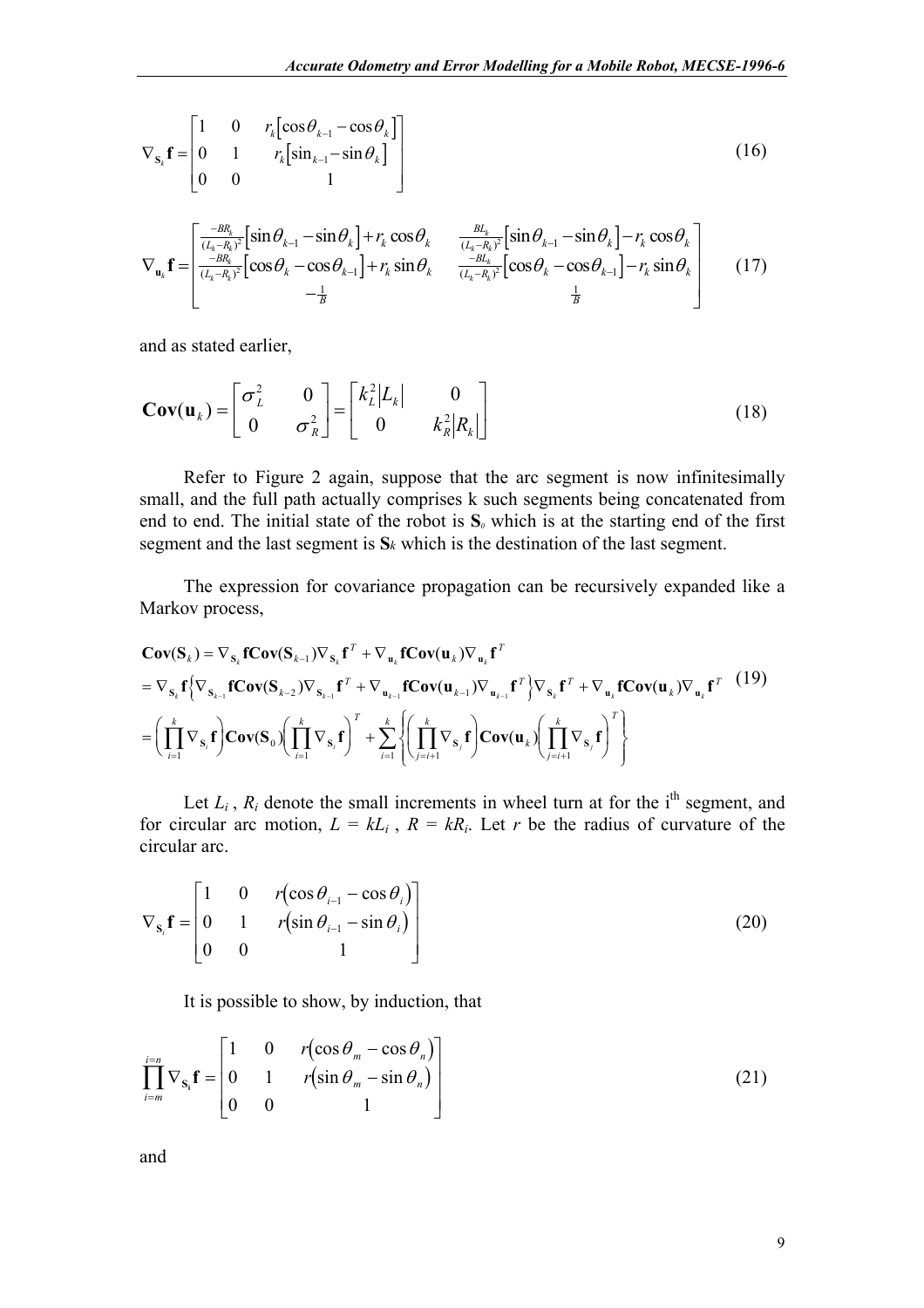$$
\nabla_{\mathbf{u}_i} \mathbf{f} = \begin{bmatrix} \frac{-BR_i}{(L_i - R_i)^2} \left[ \sin \theta_{i-1} - \sin \theta_i \right] + \frac{r}{B} \cos \theta_i & \frac{BL_i}{(L_i - R_i)^2} \left[ \sin \theta_{i-1} - \sin \theta_i \right] - \frac{r}{B} \cos \theta_i \\ \frac{-BR_i}{(L_i - R_i)^2} \left[ \cos \theta_i - \cos \theta_{i-1} \right] + \frac{r}{B} \sin \theta_i & \frac{BL_i}{(L_i - R_i)^2} \left[ \cos \theta_i - \cos \theta_{i-1} \right] - \frac{r}{B} \sin \theta_i \\ - \frac{1}{B} & \frac{1}{B} \end{bmatrix} (22)
$$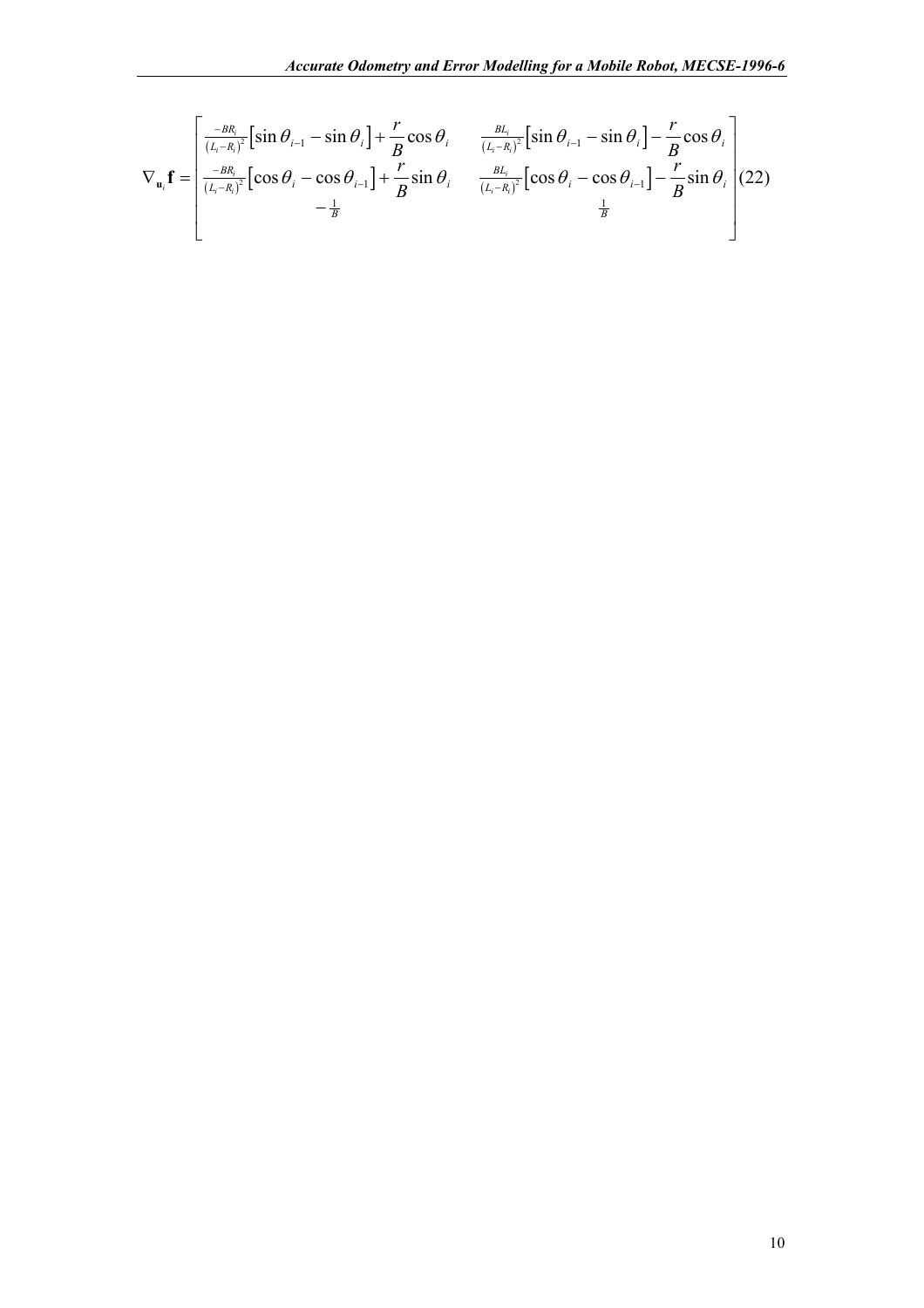Therefore the covariance of  $S_k$  can be further evaluated to

$$
\mathbf{Cov}(\mathbf{S}_k) = \begin{bmatrix} 1 & 0 & r(\cos \theta_0 - \cos \theta_k) \\ 0 & 1 & r(\sin \theta_0 - \sin \theta_k) \\ 0 & 0 & 1 \end{bmatrix} \mathbf{Cov}(\mathbf{S}_0) \begin{bmatrix} 1 & 0 & r(\cos \theta_0 - \cos \theta_k) \\ 0 & 1 & r(\sin \theta_0 - \sin \theta_k) \\ 0 & 0 & 1 \end{bmatrix}^T
$$
  
+ 
$$
\sum_{i=1}^k \left\{ \left( \prod_{j=i+1}^k \nabla_{\mathbf{s}_j} \mathbf{f} \right) \begin{bmatrix} k_i^2 |L_i| & 0 \\ 0 & k_i^2 |R_i| \end{bmatrix} \begin{bmatrix} \prod_{j=i+1}^k \nabla_{\mathbf{s}_j} \mathbf{f} \end{bmatrix}^T \right\}
$$
 (23)

where

$$
\prod_{j=i+1}^{k} \nabla_{\mathbf{s}_{j}} \mathbf{f} = \begin{bmatrix} \frac{-BR_{i}}{(L_{i}-R_{i})^{2}} [\sin \theta_{i-1} - \sin \theta_{i}] + \frac{r}{B} \cos \theta_{k} & \frac{BL_{i}}{(L_{i}-R_{i})^{2}} [\sin \theta_{i-1} - \sin \theta_{i}] - \frac{r}{B} \cos \theta_{k} \\ \frac{-BR_{i}}{(L_{i}-R_{i})^{2}} [\cos \theta_{i} - \cos \theta_{i-1}] + \frac{r}{B} \sin \theta_{k} & \frac{BL_{i}}{(L_{i}-R_{i})^{2}} [\cos \theta_{i} - \cos \theta_{i-1}] - \frac{r}{B} \sin \theta_{k} \\ -\frac{1}{B} & \frac{1}{B} \end{bmatrix}
$$
\n(24)

The sum of products part of equation (23) gives rise to an error covariance matrix henceforth known as  $Cov(U_k)$ . It is so named because it is contributed entirely by the error associated with the motion. Let  $Cov(U_k)_{i,j}$  be the i<sup>th</sup> row, j<sup>th</sup> column component of  $Cov(U_k)$ , after taking k→∞

$$
Cov(U_{k})_{1,1} = \frac{-2r}{(L-R)^{2}} (k_{R}^{2} |R|L + k_{L}^{2} R |L|)(\sin \theta_{0} - \sin \theta_{k}) \cos \theta_{k} + (\frac{r}{B} \cos \theta_{k})^{2} (k_{R}^{2} |R| + k_{L}^{2} |L|)
$$
  
\n
$$
- \frac{B}{4(L-R)^{3}} [2(\theta_{k} - \theta_{0}) - \sin(2\theta_{0}) + \sin(2\theta_{k})] (k_{R}^{2} L^{2} |R| + k_{L}^{2} R^{2} |L|)
$$
  
\n
$$
Cov(U_{k})_{2,2} = \frac{-2r}{(L-R)^{2}} (k_{R}^{2} |R|L + k_{L}^{2} R |L|)(\cos \theta_{k} - \cos \theta_{0}) \sin \theta_{k} + (\frac{r}{B} \sin \theta_{k})^{2} (k_{R}^{2} |R| + k_{L}^{2} |L|)
$$
  
\n
$$
- \frac{B}{4(L-R)^{3}} [2(\theta_{k} - \theta_{0}) + \sin(2\theta_{0}) - \sin(2\theta_{k})] (k_{R}^{2} L^{2} |R| + k_{L}^{2} R^{2} |L|)
$$
  
\n
$$
Cov(U_{k})_{3,3} = \frac{1}{B^{2}} (k_{R}^{2} |R| + k_{L}^{2} |L|)
$$
  
\n
$$
Cov(U_{k})_{1,2} = \frac{-r}{(L-R)^{2}} (k_{R}^{2} |R|L + k_{L}^{2} R |L|)(\cos(2\theta_{k}) - \cos(\theta_{0} + \theta_{k})) + \frac{1}{2} (\frac{r}{B})^{2} \sin(2\theta_{k}) (k_{R}^{2} |R| + k_{L}^{2} |L|)
$$
  
\n
$$
- \frac{B}{4(L-R)^{3}} [\cos(2\theta_{0}) - \cos(2\theta_{k})] (k_{R}^{2} L^{2} |R| + k_{L}^{2} R^{2} |L|)
$$
  
\n
$$
Cov(U_{k})_{1,3} = \frac{1}{(L-R)^{2}} (k_{R}^{2} |R|L + k_{L}^{2} R |L|)(\sin \theta_{0} - \sin \theta_{k}) - \frac{r}{
$$

Where  $sgn(x)=|x|/x$  if  $x\neq 0$  and 0 if  $x=0$ . These equations obviate the need to incrementally update the covariance matrix in small time steps. These are closed form expressions which are applicable to any circular arc motion with constant radius of curvature. For many applications, however, the robot will often need to perform two types of motion : straight line and rotation about the centre of the axle. The matrix terms can be further simplified by suitably taking limits.

#### **5.1 Special Case 1 : Straight Line Translation**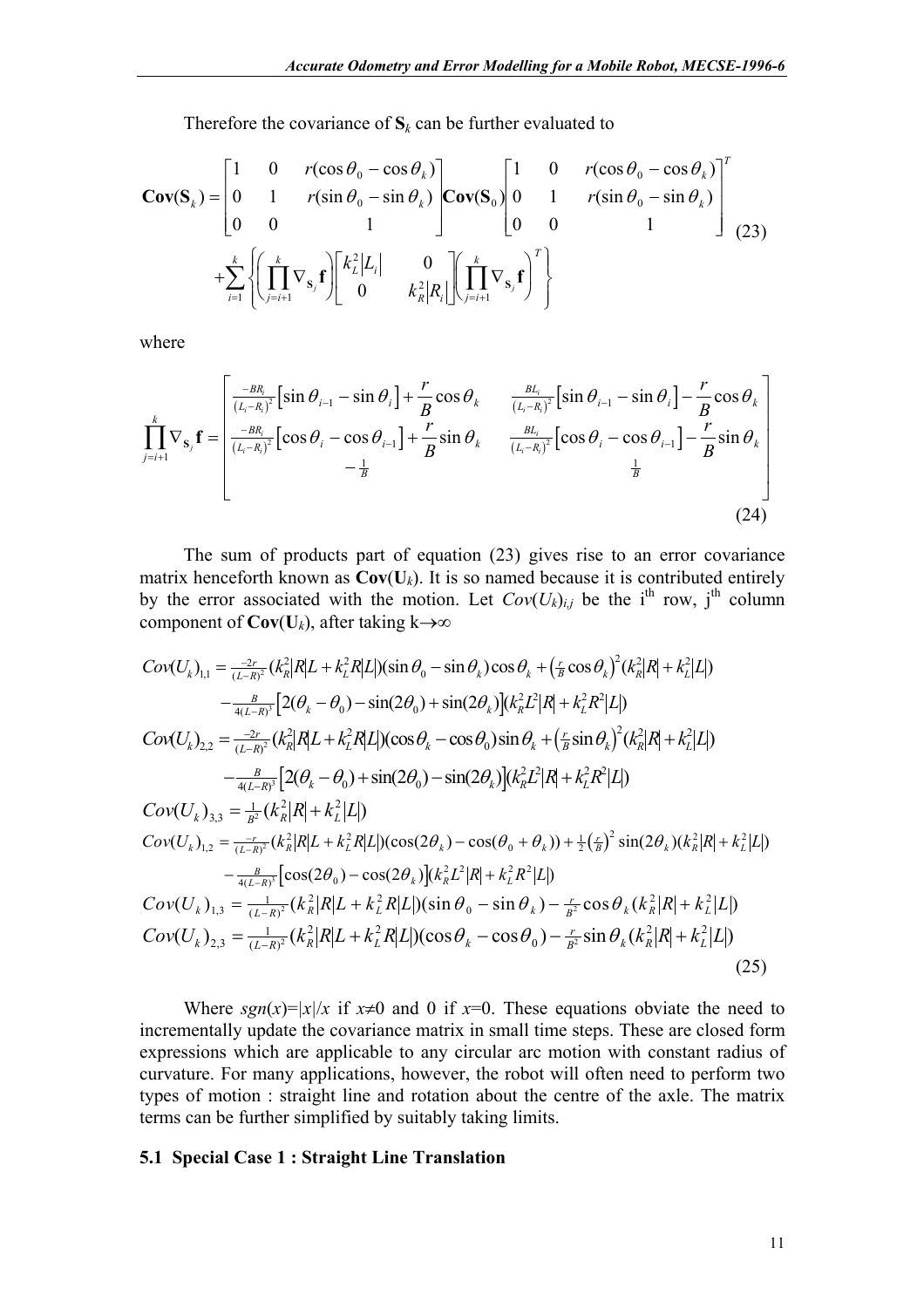For a straight line path of length *D*, both wheels rotates by the same amount and the initial angle is approximately the same as the finally angle, hence  $L, R \rightarrow D$  and  $\theta_0 \rightarrow \theta_k$ , The above equations can be simplified to

$$
Cov(U_k)_{1,1} = |D[\frac{1}{4}\cos^2{\theta_k}(k_R^2 + k_L^2) + \frac{D}{2B}\sin{\theta_k}\cos{\theta_k}(k_L^2 - k_R^2) + \frac{D^2}{3B^2}\sin^2{\theta_k}(k_R^2 + k_L^2)]
$$
  
\n
$$
Cov(U_k)_{2,2} = |D[\frac{1}{4}\sin^2{\theta_k}(k_R^2 + k_L^2) - \frac{D}{2B}\sin{\theta_k}\cos{\theta_k}(k_L^2 - k_R^2) + \frac{D^2}{3B^2}\sin^2{\theta_k}(k_R^2 + k_L^2)]
$$
  
\n
$$
Cov(U_k)_{3,3} = \frac{|D|}{B^2}(k_R^2 + k_L^2)
$$
  
\n
$$
Cov(U_k)_{1,2} = Cov(U_k)_{2,1} = |D[(\frac{1}{8} - \frac{D^2}{6B^2})\sin(2{\theta_k})(k_L^2 + k_R^2) + \frac{D}{4B}\cos(2{\theta_k})(k_R^2 - k_L^2)]
$$
  
\n
$$
Cov(U_k)_{1,3} = Cov(U_k)_{3,1} = |D[\frac{1}{2B}\cos{\theta_k}(k_R^2 - k_L^2) - \frac{D}{2B^2}\sin{\theta_k}(k_R^2 + k_L^2)]
$$
  
\n
$$
Cov(U_k)_{2,3} = Cov(U_k)_{3,2} = |D[\frac{1}{2B}\sin{\theta_k}(k_R^2 - k_L^2) + \frac{D}{2B^2}\cos{\theta_k}(k_R^2 + k_L^2)]
$$
  
\n(26)

An insight into the model is crucial at this point. Suppose that the initial state  $\mathbf{S}_0 = \begin{bmatrix} 0 & 0 & 0 \end{bmatrix}^T$  and is accurately known, that is  $\mathbf{Cov}(\mathbf{S}_0) = \mathbf{0}$ , so that the focus can be placed on the motion error. Physically, the robot moves in the *x* direction by *D*. The expressions for  $Cov(U_k)$  can be further simplified to

$$
\mathbf{Cov}(\mathbf{U}_{k}) = \begin{bmatrix} \frac{D}{4}(k_{R}^{2} + k_{L}^{2}) & \frac{D^{2}}{4B}(k_{R}^{2} - k_{L}^{2}) & \frac{D}{2B}(k_{R}^{2} - k_{L}^{2})\\ \frac{D^{2}}{4B}(k_{R}^{2} - k_{L}^{2}) & \frac{D^{3}}{3B^{2}}(k_{R}^{2} + k_{L}^{2}) & \frac{D^{2}}{2B^{2}}(k_{R}^{2} + k_{L}^{2})\\ \frac{D}{2B}(k_{R}^{2} - k_{L}^{2}) & \frac{D^{2}}{2B^{2}}(k_{R}^{2} + k_{L}^{2}) & \frac{D}{B^{2}}(k_{R}^{2} + k_{L}^{2}) \end{bmatrix}
$$
(27)

The model predicts that variance in the direction perpendicular to the direction of motion is proportional to the cube of the distance travelled, whereas the variance in the direction of motion is only proportional to the distance travelled. Also note that the correlation coefficient between the perpendicular distance error and the orientation error is  $\frac{D^2}{2B} / \sqrt{\frac{D}{B^2} \cdot \frac{D^3}{3B^2}} = 0.866$ .

The model is also consistent. Unlike its classical counterpart, if propagation is done in multiple parts, the model generates exactly the same prediction. This is because the model itself is founded upon the concept of incrementally propagating error covariance from one infinitesimal section to the next.

### **5.2 Special Case 2 : Rotation about the Centre of Wheel Axle**

For rotation about the centre of wheel axle, both wheels still rotate by the same amount, but in opposite direction. By letting  $L \rightarrow \frac{B}{2}(\theta_k - \theta_0)$  and  $R \rightarrow \frac{B}{2}(\theta_0 - \theta_k)$ , the above equations can be simplified to

$$
Cov(U_k)_{1,1} = \frac{B}{32} \Big[ 2(\theta_k - \theta_0) - \sin(2\theta_0) + \sin(2\theta_k) \Big] (k_R^2 + k_L^2) \text{sgn}(\theta_k - \theta_0)
$$
  
\n
$$
Cov(U_k)_{2,2} = \frac{B}{32} \Big[ 2(\theta_k - \theta_0) + \sin(2\theta_0) - \sin(2\theta_k) \Big] (k_R^2 + k_L^2) \text{sgn}(\theta_k - \theta_0)
$$
  
\n
$$
Cov(U_k)_{3,3} = \frac{|\theta_k - \theta_0|}{2B} (k_R^2 + k_L^2)
$$
  
\n
$$
Cov(U_k)_{1,2} = Cov(U_k)_{2,1} = \frac{B}{32} \Big[ \cos(2\theta_0) - \cos(2\theta_k) \Big] (k_R^2 + k_L^2) \text{sgn}(\theta_k - \theta_0)
$$
  
\n
$$
Cov(U_k)_{1,3} = Cov(U_k)_{3,1} = \frac{1}{4} (k_R^2 - k_L^2) (\sin \theta_k - \sin \theta_0) \text{sgn}(\theta_k - \theta_0)
$$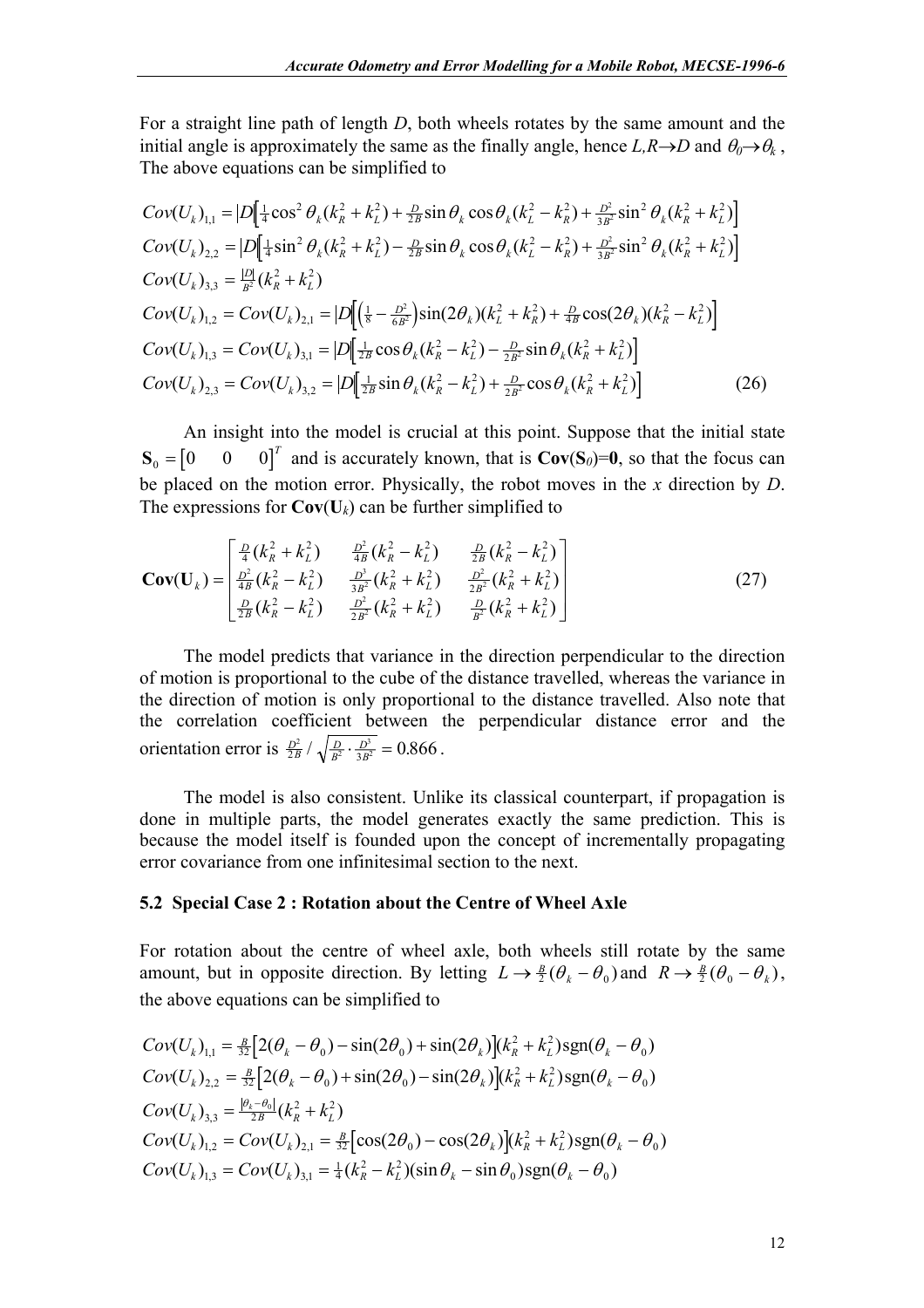$Cov(U_k)_{2,3} = Cov(U_k)_{3,2} = \frac{1}{4}(k_R^2 - k_L^2)(\cos \theta_0 - \cos \theta_k) \text{sgn}(\theta_k - \theta_0)$  (28)

## *6 Implementation and Results*

The experimental work comprises three stages : simulation, calibration for systematic errors and analysis of non-systematic errors.

### **6.1 Simulation**

Monte Carlo simulations have been carried out to examine the validity of approximations being made in the course of deriving the model, and to envisage the vulnerability of its first order basis to various combinations of wheel variances, initial covariance and travel distance. Altogether seven combinations of conditions have been simulated and the comparison of mean and covariance are tabulated in [Table 1](#page-13-0) to [Table 7.](#page-15-0)

| <b>Number of Monte-Carlo Runs</b>   | $= 10000$       |
|-------------------------------------|-----------------|
| <b>Wheel Base</b>                   | $= 0.4m$        |
| <b>Number of Partitions of Path</b> | $= 10000$       |
| <b>Initial State</b>                | $= [0 0 0]^{T}$ |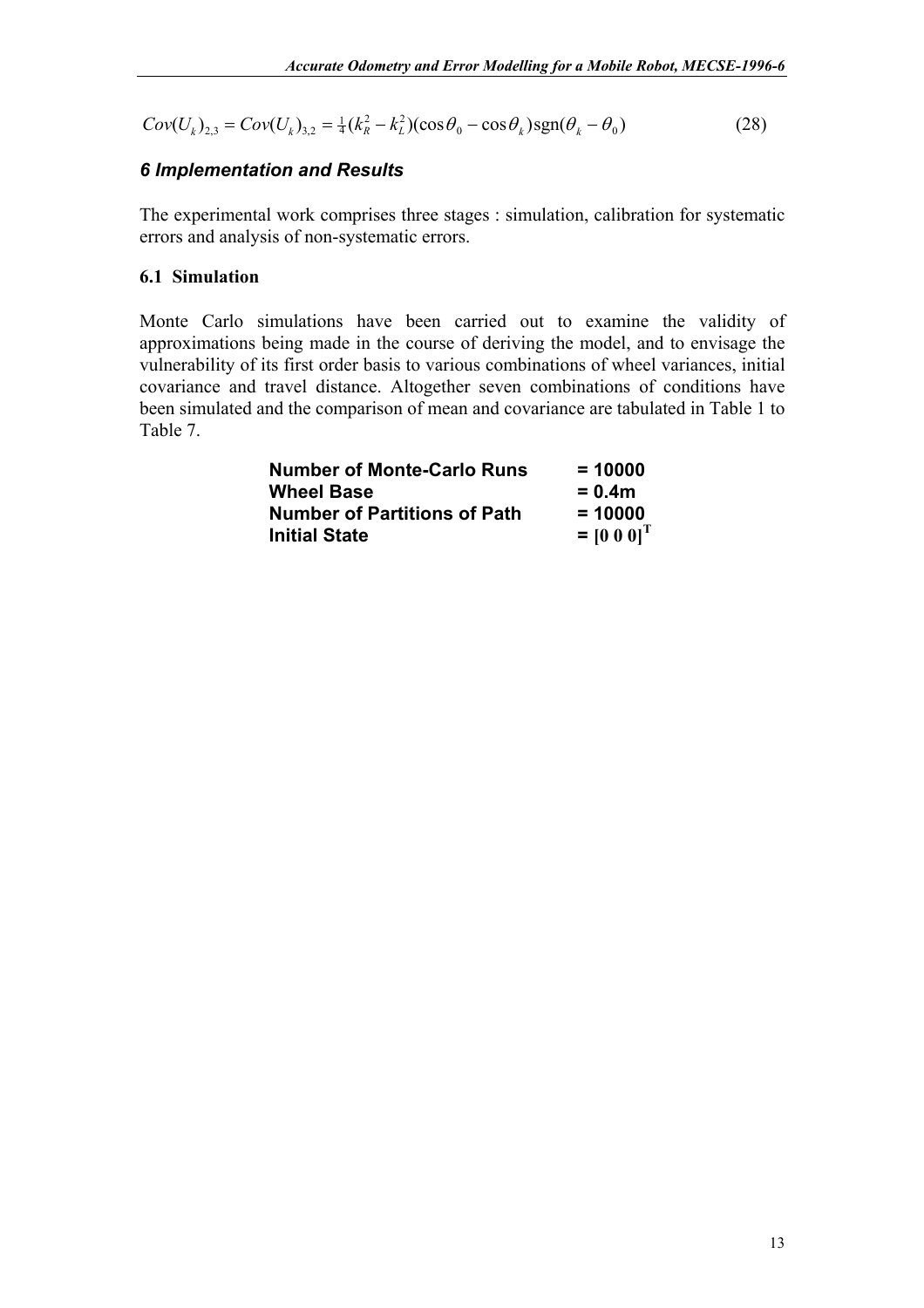|                       | $k_l = 0.001 m^{1/2}$<br>(1)<br>$k_R = 0.001 m^{1/2}$ |              | (II)                      | $k_1 = 0.003 \text{m}^{1/2}$<br>$k_R = 0.002$ m <sup>1/2</sup> |               | $k_L = 0.01 m^{1/2}$<br>$k_R = 0.02 m^{1/2}$ |
|-----------------------|-------------------------------------------------------|--------------|---------------------------|----------------------------------------------------------------|---------------|----------------------------------------------|
|                       | <b>Theory</b>                                         | <b>Simul</b> | <b>Theory</b>             | <b>Simul</b>                                                   | <b>Theory</b> | <b>Simul</b>                                 |
| mean $x(m)$           | $-0.38357$                                            | $-0.383646$  | $-0.383626$<br>$-0.38357$ |                                                                | $-0.38357$    | $-0.383321$                                  |
| mean $y(m)$           | $-0.286535$                                           | $-0.286721$  | $-0.286535$               | $-0.286685$                                                    | $-0.286535$   | $-0.28738$                                   |
| mean $\theta$ (rad)   | 1.28319                                               | 1.28368      | 1.28319                   | 1.28357                                                        | 1.28319       | 1.28458                                      |
| stddev x (m)          | 1.4376e-3                                             | 1.4253e-3    | 3.473e-3                  | 3.4643e-3                                                      | 2.4473e-2     | 2.4104e-2                                    |
| stddev y (m)          | 2.4666e-3                                             | 2.4172e-3    | 6.494e-3                  | 6.402e-3                                                       | 3.6930e-2     | 3.5939e-2                                    |
| stddev $\theta$ (rad) | 5.0000e-3                                             | 4.9823e-3    | 0.01392                   | 0.01392                                                        | 6.6144e-2     | 6.5469e-2                                    |
| corr $xθ$ (%)         | $-59.47$                                              | $-59.45$     | $-64.81$                  | $-64.998$                                                      | $-52.882$     | $-52.162$                                    |
| corr y $\theta$ (%)   | $-86.46$                                              | $-86.19$     | -89.95                    | $-89.875$                                                      | -79.698       | -78.803                                      |
| corr $xy(%)$          | 41.90                                                 | 42.43        | 50.38                     | 51.148                                                         | 29.783        | 29.471                                       |

<span id="page-13-0"></span>**Table 1 : Simulation results with L=3m, R=1m,**  $\mathbf{[\sigma_x\,\sigma_y\,\sigma_\theta]}^T\mathbf{=}\left[0\ 0\ 0\right]^T$ 

**Table 2 : Simulation results with L=15m, R=10m,**  $[\sigma_x \sigma_y \sigma_\theta]^T$ **=[0 0 0]<sup>T</sup>** 

|                       | $k_l = 0.001 m^{1/2}$<br>(1)<br>$k_R = 0.001 m^{1/2}$ |           | (II)         | $k_l = 0.003 m^{1/2}$<br>$k_R = 0.002 \text{m}^{1/2}$ |              | (III)        |          | $k_L = 0.01 m^{1/2}$<br>$k_R = 0.02 m^{1/2}$ |              |
|-----------------------|-------------------------------------------------------|-----------|--------------|-------------------------------------------------------|--------------|--------------|----------|----------------------------------------------|--------------|
|                       | <b>Theory</b>                                         |           | <b>Simul</b> | <b>Theory</b>                                         |              | <b>Simul</b> |          | <b>Theory</b>                                | <b>Simul</b> |
| mean $x(m)$           | $-6.6322e-2$                                          |           | -6.7663e-2   |                                                       | $-6.6322e-2$ | -6.748e-2    |          | $-6.6322e-2$                                 | -7.092e-2    |
| mean $y(m)$           | $-2.2017e-3$                                          |           | $-2.6005e-3$ |                                                       | $-2.2017e-3$ | -3.446e-3    |          | $-2.2017e-3$                                 | $-2.249e-2$  |
| mean $\theta$ (rad)   |                                                       | 6.637e-2  | 6.767e-2     |                                                       | 6.637e-2     | 6.757e-2     |          | 6.637e-2                                     | 7.137e-2     |
| stddev x (m)          |                                                       | 1.5223e-2 | 1.5192e-2    | 3.933e-2                                              |              | 3.9251e-2    |          | 0.235605                                     | 0.23263      |
| stddev y (m)          | 8.723e-3                                              |           | 8.704e-3     | 2.1383e-2                                             |              | 2.1352e-2    |          | 0.145819                                     | 0.147936     |
| stddev $\theta$ (rad) |                                                       | $1.25e-2$ | 1.2413e-2    |                                                       | 3.3072e-2    | 3.2973e-2    |          | 0.185405                                     | 0.183095     |
| corr $x\theta$ (%)    | $-82.348$                                             |           | $-82.341$    |                                                       | $-84.3$      | -84.276      |          | -78.975                                      | -78.542      |
| corr y $\theta$ (%)   | -9.528                                                |           | -9.686       |                                                       | $-10.282$    | $-10.424$    | $-8.457$ |                                              | $-9.375$     |
| corr $xy(%)$          |                                                       | 7.826     | 6.992        |                                                       | 8.6489       | 8.045        | 6.657    |                                              | 6.015        |

**Table 3 : Simulation results with L=3m, R=1m,**  $[\sigma_x \, \sigma_y \, \sigma_\theta]^T$ **=[0.05m 0.05m 2°]<sup>T</sup>** 

|                       | (1)           |             | $k_1 = 0.001 m^{1/2}$<br>$k_R = 0.001 m^{1/2}$ | (II)                   |             | $k_1 = 0.003 \text{m}^{1/2}$<br>$k_R = 0.002$ m <sup>1/2</sup> |                      | (III)         |           | $k_l = 0.01m^{1/2}$<br>$k_R = 0.02$ m <sup>1/2</sup> |
|-----------------------|---------------|-------------|------------------------------------------------|------------------------|-------------|----------------------------------------------------------------|----------------------|---------------|-----------|------------------------------------------------------|
|                       | <b>Theory</b> |             | <b>Simul</b>                                   | <b>Theory</b>          |             | <b>Simul</b>                                                   |                      | <b>Theory</b> |           | <b>Simul</b>                                         |
| mean $x(m)$           | $-0.38357$    |             | $-0.38294$                                     | $-0.38357$             |             | $-0.383273$                                                    |                      | $-0.38357$    |           | $-0.382952$                                          |
| mean $y(m)$           |               | $-0.286535$ | $-0.287202$                                    |                        | $-0.286535$ | $-0.287167$                                                    |                      | $-0.286535$   |           | $-0.287857$                                          |
| mean $\theta$ (rad)   | 1.28319       |             | 1.283435                                       |                        | 1.28319     | 1.2833                                                         |                      | 1.28319       |           | 1.28434                                              |
| stddev x (m)          |               | 5.099e-2    | 5.2362e-2                                      |                        | 5.1094e-2   | 5.2508e-2                                                      |                      |               | 5.6546e-2 | 5.8017e-2                                            |
| stddev y (m)          |               | 5.1794e-2   | 5.1077e-2                                      |                        | 5.2141e-2   | 5.1425e-2                                                      |                      | 6.3564e-2     |           | 6.2373e-2                                            |
| stddev $\theta$ (rad) | $3.5e-2$      |             | 3.5206e-2                                      |                        | 3.7333e-2   | 3.7516e-2                                                      |                      |               | 7.4666e-2 | 7.4344e-2                                            |
| corr $x\theta$ (%)    |               | 19.025      | 19.083                                         |                        | 16.383      |                                                                | 15.9996<br>$-12.131$ |               |           | $-11.71$                                             |
| corr y $\theta$ (%)   |               | $-25.979$   | $-26.72$                                       | $-27.822$<br>$-28.434$ |             |                                                                | $-50.717$            |               | $-49.487$ |                                                      |
| corr xy $(\%)$        | $-4.937$      |             | $-3.317$                                       | $-4.524$               |             | $-2.715$                                                       |                      | 3.819         |           | 5.185                                                |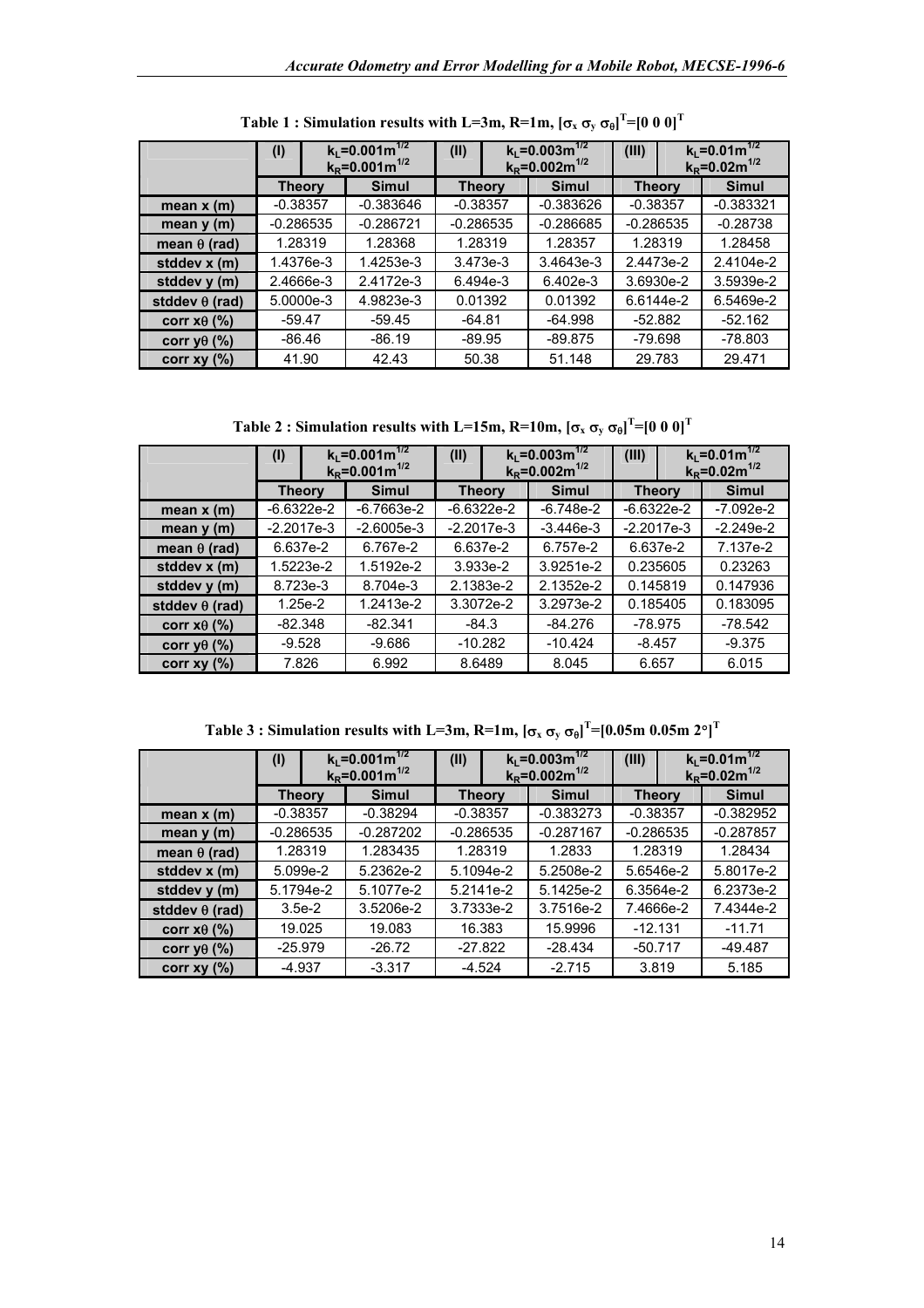|                       | $k_l = 0.001 m^{1/2}$<br>(1)<br>$k_R = 0.001 m^{1/2}$ |              | (II)          | $k_1 = 0.003 \text{m}^{1/2}$<br>$k_R = 0.002$ m <sup>1/2</sup> |               | $k_L = 0.01 m^{1/2}$<br>$k_R = 0.02$ m <sup>1/2</sup> |
|-----------------------|-------------------------------------------------------|--------------|---------------|----------------------------------------------------------------|---------------|-------------------------------------------------------|
|                       | <b>Theory</b>                                         | <b>Simul</b> | <b>Theory</b> | <b>Simul</b>                                                   | <b>Theory</b> | <b>Simul</b>                                          |
| mean $x(m)$           | $-6.6322e-2$                                          | $-6.7422e-2$ | $-6.6322e-2$  | $-6.723e-2$                                                    | $-6.6322e-2$  | $-7.0508e-2$                                          |
| mean $y(m)$           | $-2.2017e-3$                                          | $-3.3320e-3$ | $-2.2017e-3$  | $-4.175e-3$                                                    | $-2.2017e-3$  | $-2.3202e-2$                                          |
| mean $\theta$ (rad)   | 6.63706e-2                                            | 6.7471e-2    | 6.63706e-2    | 6.727e-2                                                       | 6.63706e-2    | 7.117e-2                                              |
| stddev x (m)          | 5.2266e-2                                             | 5.3774e-2    | 6.3615e-2     | 6.5274e-2                                                      | 0.240852      | 0.238806                                              |
| stddev y (m)          | 5.0807e-2                                             | 5.0081e-2    | 5.4429e-2     | 5.3753e-2                                                      | 0.15417       | 0.156657                                              |
| stddev $\theta$ (rad) | 3.6827e-2                                             | 3.7032e-2    | 4.7893e-2     | 4.8004e-2                                                      | 0.18861       | 0.186645                                              |
| corr $x\theta$ (%)    | $-8.004$                                              | $-7.548$     | $-35.903$     | $-35.278$                                                      | $-75.935$     | $-75.161$                                             |
| corr y $\theta$ (%)   | -4.809                                                | $-5.509$     | -5.842        | $-6.722$                                                       | $-8.137$      | $-9.165$                                              |
| corr $xy(%)$          | 0.3848                                                | 0.2199       | 2.0956        | 3.1899                                                         | 6.159         | 5.8689                                                |

|  | Table 4 : Simulation results with L=15m, R=10m, [ $\sigma_\text{x}$ $\sigma_\text{y}$ $\sigma_\text{0}]^\text{T}$ =[0.05m 0.05m 2°] $^\text{T}$ |  |
|--|-------------------------------------------------------------------------------------------------------------------------------------------------|--|
|--|-------------------------------------------------------------------------------------------------------------------------------------------------|--|

**Table 5 : Simulation results with L=3m, R=1m,**  $[\sigma_x \, \sigma_y \, \sigma_\theta]^T$ **=[0.1m 0.1m 5°]** $^T$ 

|                       | (1)           | $k_l = 0.001 m^{1/2}$<br>$k_R = 0.001 m^{1/2}$ |              | (II) | $k_l = 0.003 m^{1/2}$<br>$k_R = 0.002 \text{m}^{1/2}$ |                   | (III)        |  | $k_1 = 0.01 m^{1/2}$<br>$k_R = 0.02 m^{1/2}$ |  |              |
|-----------------------|---------------|------------------------------------------------|--------------|------|-------------------------------------------------------|-------------------|--------------|--|----------------------------------------------|--|--------------|
|                       | <b>Theory</b> |                                                | <b>Simul</b> |      | <b>Theory</b>                                         |                   | <b>Simul</b> |  | <b>Theory</b>                                |  | <b>Simul</b> |
| mean $x(m)$           | $-0.38357$    |                                                | $-0.381971$  |      | $-0.381949$<br>$-0.38357$                             |                   | $-0.38357$   |  | $-0.381608$                                  |  |              |
| mean $y(m)$           |               | $-0.286535$                                    | $-0.286882$  |      |                                                       | $-0.286535$       | $-0.286846$  |  | $-0.286535$                                  |  | $-0.287527$  |
| mean $θ$ (rad)        |               | 1.28319                                        | 1.28306      |      |                                                       | 1.28319           | 1.28296      |  | 1.28319                                      |  | 1.28398      |
| stddev x (m)          |               | 0.103082                                       | 0.105786     |      | 0.103131                                              |                   | 0.105885     |  | 0.105938                                     |  | 0.108937     |
| stddev y (m)          | 0.105471      |                                                | 0.104072     |      | 0.110046                                              |                   | 0.104245     |  | 0.111722                                     |  | 0.110046     |
| stddev $\theta$ (rad) | 0.087321      |                                                | 8.7836e-2    |      |                                                       | 0.109738          | 8.8878e-2    |  | 0.10943                                      |  | 0.109738     |
| corr $x\theta$ (%)    |               | 24.145                                         | 24.212       |      |                                                       | 23.4391<br>12.089 |              |  | 11.401                                       |  | 11.444       |
| corr y $\theta$ (%)   |               | $-31.768$                                      | $-32.551$    |      | $-39.425$                                             |                   | $-32.865$    |  | $-39.767$                                    |  | $-39.425$    |
| corr $xy(%)$          |               | $-7.669$                                       | $-6.159$     |      | $-3.428$                                              |                   | $-5.954$     |  | $-4.783$                                     |  | $-3.245$     |

**Table 6 : Simulation results with L=15m, R=10m,**  $[\sigma_x \, \sigma_y \, \sigma_\theta]^T$ **=[0.1m 0.1m 5°]<sup>T</sup>** 

|                       | $k_l = 0.001 m^{1/2}$<br>(1)<br>$k_R = 0.001 m^{1/2}$ |              | $k_1 = 0.003 \text{m}^{1/2}$<br>(II)<br>$k_R = 0.002 m^{1/2}$ |               | (III)        |              | $k_l = 0.01m^{1/2}$<br>$k_R = 0.02 m^{1/2}$ |               |  |              |
|-----------------------|-------------------------------------------------------|--------------|---------------------------------------------------------------|---------------|--------------|--------------|---------------------------------------------|---------------|--|--------------|
|                       | <b>Theory</b>                                         |              | <b>Simul</b>                                                  | <b>Theory</b> |              | <b>Simul</b> |                                             | <b>Theory</b> |  | <b>Simul</b> |
| mean $x(m)$           |                                                       | $-6.6322e-2$ | $-6.6998e-2$                                                  |               | $-6.6322e-2$ | $-6.678e-2$  |                                             | $-6.6322e-2$  |  | $-6.9807e-2$ |
| mean $y(m)$           |                                                       | $-2.2017e-3$ | $-4.0477e-3$                                                  |               | $-2.2017e-3$ | $-4.887e-3$  |                                             | $-2.2017e-3$  |  | $-2.3840e-2$ |
| mean $\theta$ (rad)   |                                                       | 6.6391e-2    | 6.7071e-2                                                     |               | 6.6391e-2    | 6.6971e-2    |                                             | 6.6391e-2     |  | 7.0771e-2    |
| stddev x (m)          | 0.101152                                              |              | 0.10396                                                       | 0.107457      |              | 0.110578     |                                             | 0.255949      |  | 0.254892     |
| stddev y (m)          |                                                       | 0.100546     | 9.9042e-2                                                     |               | 0.102424     | 0.100984     |                                             | 0.176909      |  | 0.179717     |
| stddev $\theta$ (rad) |                                                       | 8.807e-2     | 8.8607e-2                                                     | 9.324e-2      |              | 9.3723e-2    |                                             | 0.20488       |  | 0.203619     |
| corr $x\theta$ (%)    | $-1.571$                                              |              | $-1.003$                                                      | $-10.777$     |              | $-10.228$    |                                             | $-65.756$     |  | $-64.149$    |
| corr y $\theta$ (%)   | $-5.81$                                               |              | $-6.53$                                                       | $-6.039$      |              | $-6.956$     |                                             | -7.699        |  | $-9.134$     |
| corr $xy(%)$          | 0.0913                                                |              | 1.9125                                                        | 0.6508        |              | $-2.2438$    |                                             | 5.0488        |  | 5.2486       |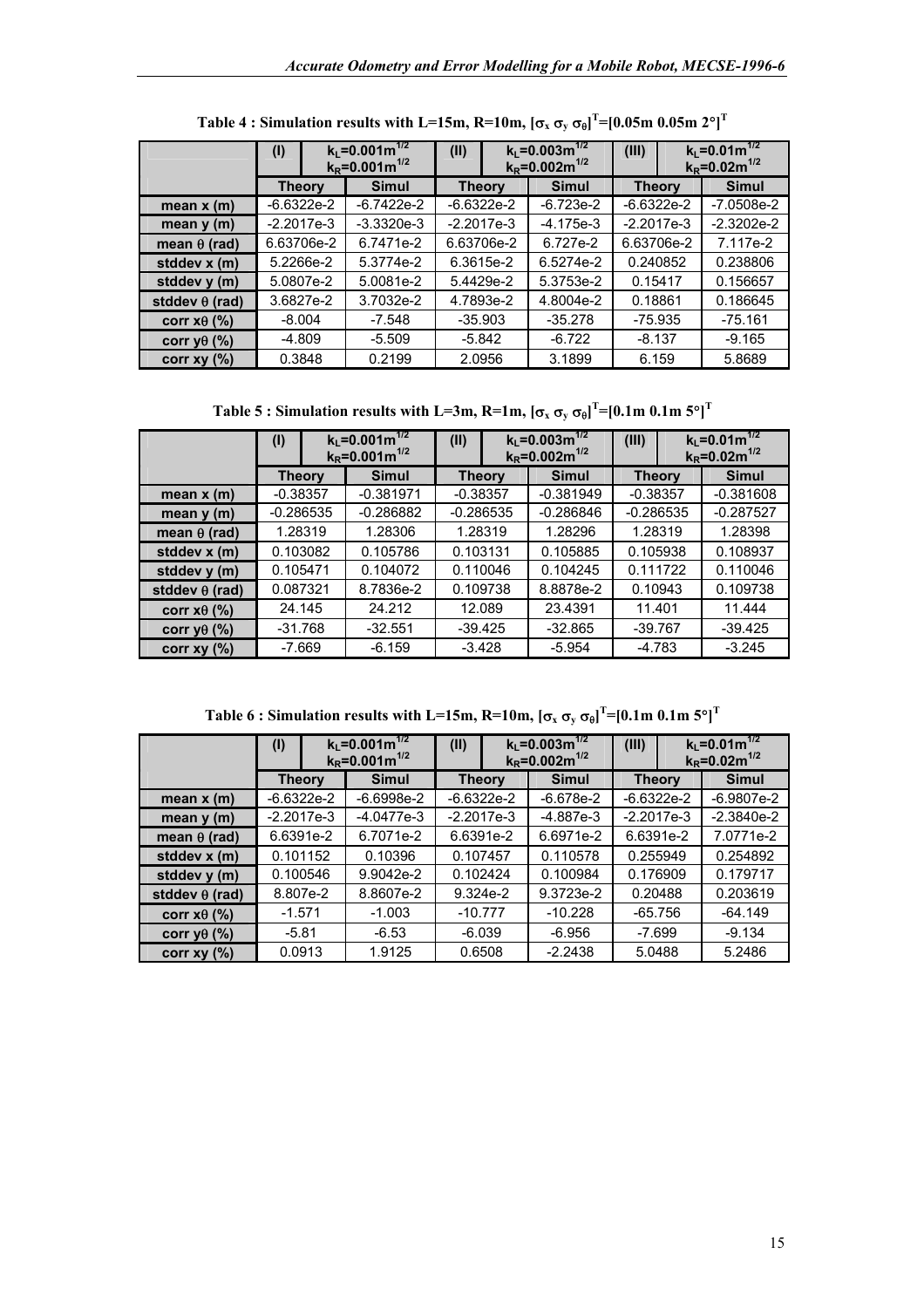|                       | (1)           | $k_L = 0.05 m^{1/2}$<br>$k_R = 0.05m^{1/2}$ |              | (II)       | $k_l = 0.1 m^{1/2}$<br>$k_R = 0.1 m^{1/2}$ |              | (III)     |               | $k_L = 0.5 m^{1/2}$<br>$k_R = 0.5m^{1/2}$ |
|-----------------------|---------------|---------------------------------------------|--------------|------------|--------------------------------------------|--------------|-----------|---------------|-------------------------------------------|
|                       | <b>Theory</b> |                                             | <b>Simul</b> |            | <b>Theory</b>                              | <b>Simul</b> |           | <b>Theory</b> | <b>Simul</b>                              |
| mean $x(m)$           | $-6.6322e-2$  |                                             | $-5.7167e-2$ |            | $-6.6322e-2$                               | $-2.795e-3$  |           | $-6.6322e-2$  | 0.372037                                  |
| mean $y(m)$           | $-2.2017e-3$  |                                             | $-0.189423$  |            | $-2.2017e-3$                               | $-0.556837$  |           | $-2.2017e-3$  | $-0.310966$                               |
| mean $\theta$ (rad)   | 0.0663706     |                                             | 0.0714706    |            | 0.0663706                                  | 0.0753706    | 0.0663706 |               | 0.181841                                  |
| stddev x (m)          | 0.761173      |                                             | 0.67708      |            | 1.522347                                   | 1.1008       |           | 7.611734      | 2.436149                                  |
| stddev y (m)          | 0.436142      |                                             | 0.491106     |            | 0.872283                                   | 1.03646      |           | 4.361422      | 2.401108                                  |
| stddev $\theta$ (rad) | 0.625000      |                                             | 0.62063      |            | 1.250000                                   | 1.241261     |           | 6.250000      | 6.206303                                  |
| corr $x\theta$ (%)    | $-0.82348$    |                                             | $-0.75888$   | $-0.82348$ |                                            | $-0.50629$   |           | $-0.82348$    | 0.057035                                  |
| corr y $\theta$ (%)   | $-0.09528$    |                                             | $-0.11516$   | $-0.09528$ |                                            | $-0.12235$   |           | $-0.09528$    | 0.041792                                  |
| corr $xy(%)$          | 0.078263      |                                             | 0.068023     |            | 0.078263                                   | 0.020512     |           | 0.078263      | 0.019032                                  |

<span id="page-15-0"></span>

|  |  | Table 7 : Simulation results with L=15m, R=10m, $\left[\sigma_{\rm x}\,\sigma_{\rm y}\,\sigma_{\rm \theta}\right]^{\rm T}$ =[0 0 0] $^{\rm T}$ |  |  |  |  |  |
|--|--|------------------------------------------------------------------------------------------------------------------------------------------------|--|--|--|--|--|
|--|--|------------------------------------------------------------------------------------------------------------------------------------------------|--|--|--|--|--|

The values of  $k_L$  and  $k_R$  are not normally higher than  $0.02 \text{m}^{1/2}$  (amounts to a wheel standard deviation of 0.02m in 1m) because in practice better odometry is achievable by most existing odometry systems. In the first six cases, the standard deviations are at least an order of magnitude larger than the difference between the theoretical mean and the simulated mean. This bias in mean is in turn a lot smaller than the distance travelled and initial covariance. Despite going as high as 0.02m for the worst  $k_L$  and  $k_R$  in the sixth case, it has little impact on the prediction of standard deviation. The discrepancy in the estimation of standard deviation is a lot less than the initial error and distance travelled, on average 0.005% to 0.3% from the shortest test distance to the longest test distance for moderate  $k_L$  and  $k_R$ . The prediction of correlation coefficient is generally good except for *corr xy*, which shows significant discrepancy at large initial covariance. Expectably, standard deviation is dominated by initial errors when they are large. Therefore, [Table 7](#page-15-0) investigates the limitation of the model alone at large  $k_R$  and  $k_L$  by setting the initial errors to zero. For distance around 10m, the model performs marginally good at  $k_R=k_l=0.05$ m<sup>1/2</sup>. Beyond that, the performance deteriorates rapidly and a second order model becomes necessary. A orientation standard deviation of almost  $2\pi$  for the largest wheel variances tested gives absolutely no angle information.

In practice, the estimation of mean is believed to be more superior because it is calculated with the data from the wheel encoders. Therefore, the model for predicting the non-systematic error covariance can be regarded as statistically sufficient.

### **6.2 Calibration for Systematic Error**

In this part of the experiment, the wheel encoder measurements were used to calculated the perceived final state of the robot, whereas the sonar array mounted on top of the robot was to used to estimate its actual state by sensing some reference walls placed close to the initial state. Two reference walls were used to establish the robot's coordinates and orientation. Unfortunately, in collecting such statistics, errors were introduced by the sensor in two ways :

• **Systematic errors** : Horizontal offsets of the sonar array from the midpoint of the wheel axle, and the misalignment of sonar array 'zero' direction with the normal of the wheel axle.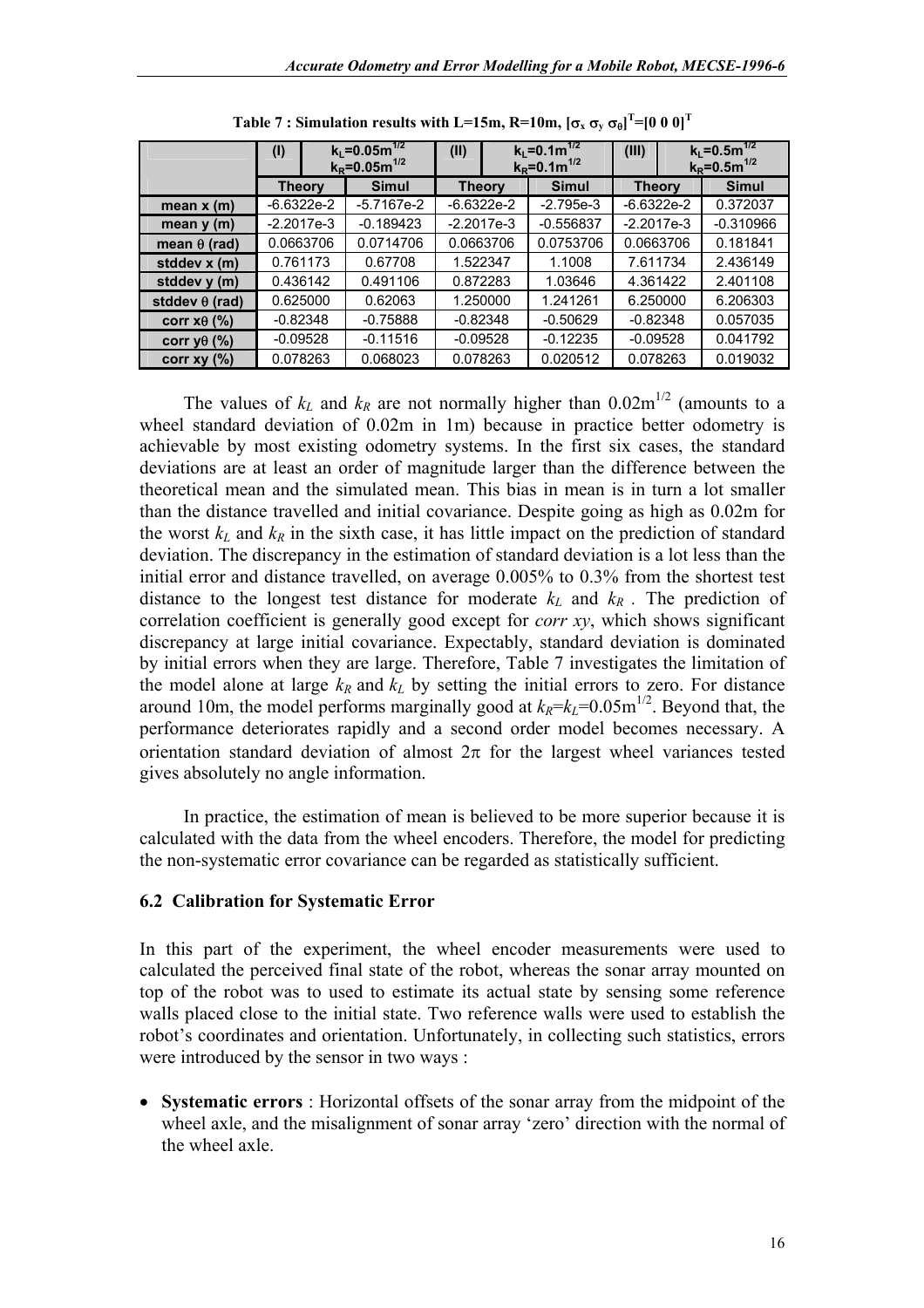• **Non-systematic errors** : Discretisation of pan mechanism into steps of 0.18°, and the fluctuation of speed of sound.

It remains unknown at this stage how these offset errors could be removed. The sonar array was positioned and aligned as accurately as possible, and the offsets were set to zero. The distance travelled was made large so that the odometry random errors outweigh the sensor errors. It is also justifiable to state that the non-systematic errors caused by the sonar sensor can be assumed small compared to the odometry errors.

<span id="page-16-0"></span>

**Figure 3 : Result of UMBmark test, before and after calibration.** 

The distribution of Cartesian offsets after the completion of *D*=4m square path for 5 runs in each sense (clockwise and counterclockwise), before and after calibration, are shown in [Figure 3.](#page-16-0) The value of D has been chosen as such in order to make comparison with the results presented in [BorFen94].

|                                           | <b>Before Calibration</b> | <b>After Calibration</b> |
|-------------------------------------------|---------------------------|--------------------------|
| $\mathbf{x}_{\text{c.g.,CCW}}(\text{mm})$ | 97                        | 26                       |
| $y_{c.g.,CCW}$ (mm)                       | $-94$                     | $-20$                    |
| $X_{c.g., CW}$ (mm)                       | 32                        | 0.4                      |
| $y_{c.g., CW}$ (mm)                       | 31                        | -1                       |
| $E_{max, syst}(mm)$                       | 135                       | 33 (4 folds)             |
| wheel base (m)                            | 0.37100                   | 0.36898                  |
| left wheel radius (m)                     | 0.06890                   | 0.068662                 |
| right wheel radius (m)                    | 0.06884                   | 0.068871                 |

<span id="page-16-1"></span>**Table 8 : Key results before and after calibration** 

The calibration results are presented in [Table 8.](#page-16-1) Comparison with other robot vehicles are made in [Table 9,](#page-17-0) it can be seen that the measure of dead-reckoning accuracy for systematic errors, Emax,syst **,** is comparable to those achievable by many advanced but more costly odometry systems. To seek further improvement, further calibration has been carried out with the compensated parameters. It has been found that the parameter values fluctuated a little but insignificantly. The residual systematic errors could not be thoroughly removed despite repetitive trials.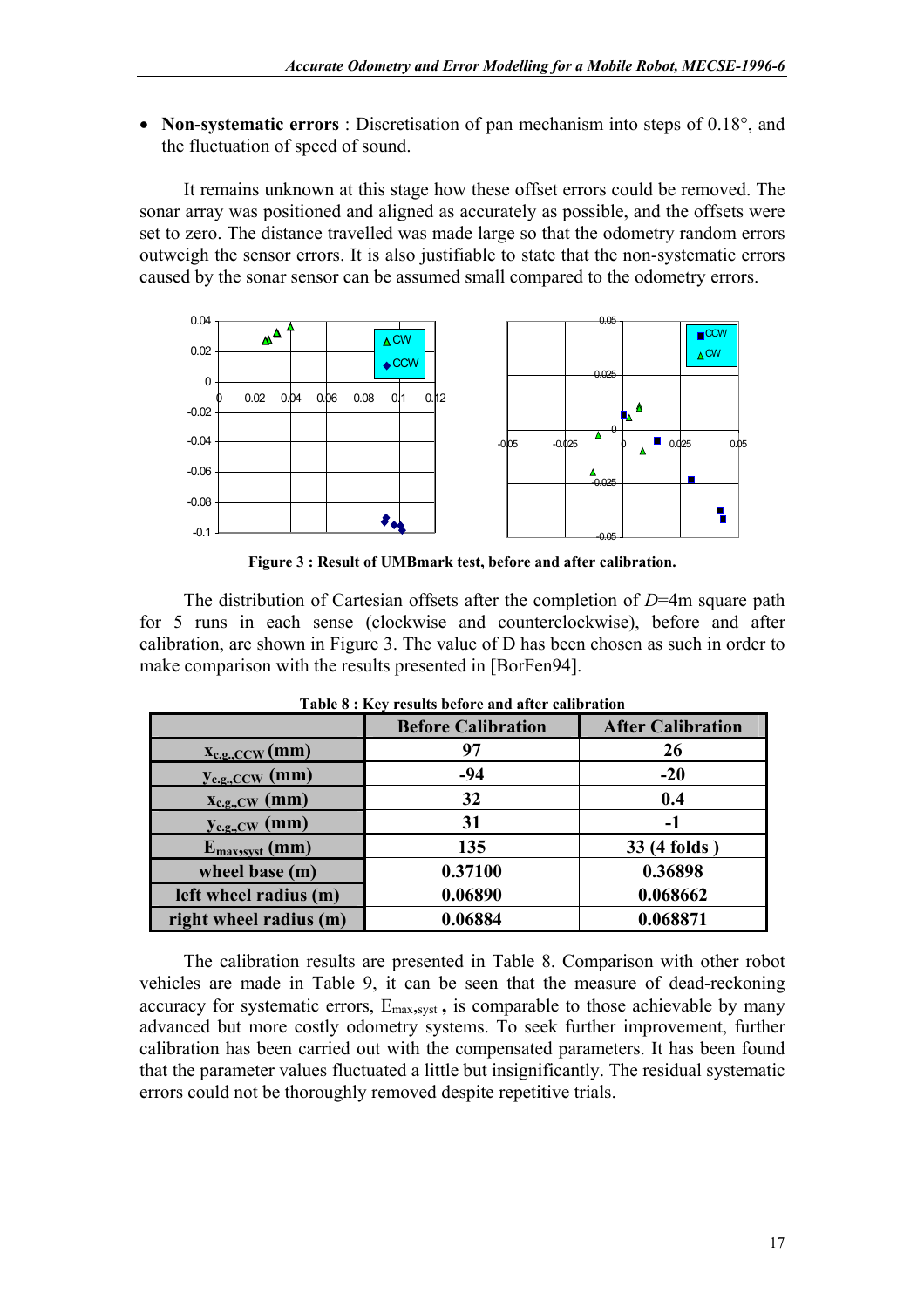| <b>Tested Vehicle</b>       | <b>Calibrated?</b> | $E_{max\, syst}$<br>(mm) | Cost (US\$)  |  |
|-----------------------------|--------------------|--------------------------|--------------|--|
| <b>TRC LabMate</b>          | ves                | average 27               | \$10K        |  |
| Cybermotion K2A (CARMEL)    | unknown            | 63                       | $<$ \$50 $K$ |  |
| <b>CLAPPER</b>              | ves                |                          | \$30K        |  |
| Andros with Encoder Trailer | ves                |                          | unknown      |  |
| )urs                        | ves                |                          |              |  |

<span id="page-17-0"></span>**Table 9 : Comparison of dead-reckoning accuracy and approximate cost of our design with four different vehicles. The first four sets of figures are obtained from [BorFen94]** 

### **6.3 Analysis of Non-systematic Error Source**

After calibration, the robot was programmed such that it scanned two reference walls, travelled forward 10 metres, travelled backward 10 metres, re-scanned the two reference walls and compared the position estimation from sonar sensing and odometry reading. The process was executed autonomously 60 times and the difference in the Cartesian coordinates, (*ex*, *ey*) and the difference in orientation *et* for all 60 runs are plotted against each other in Figure  $4(a)-(c)$ . By trial and error, it has been found that, if the robot is navigating on a flat parquetry floor,  $k_l$ =0.00040m<sup>1/2</sup>,  $k_R$ =0.00058m<sup>1/2</sup>, Expectably, these values are dependent upon the material of the floor. Despite various attempts, the author was unable to find the  $k_L$  and  $k_R$  that yield close approximation to all six elements in the actual covariance matrix. At this stage, it is believed that the y component, being the 'off track' error is very small, therefore highly sensitive to residual biases and outliers. Another possible cause is the misalignment of wheels. These likely factors have been taken into account while fitting  $k_l$  and  $k_R$  to the results by putting stronger emphasis on the 'along track' error and orientation error. In [Figure 4,](#page-18-0) both the 95% confidence error ellipses of the actual data and the 95% confidence error ellipses generated with  $k_l$  and  $k_R$  are overlayed on the plots for comparison.



**(a)** *ex* **versus** *ey*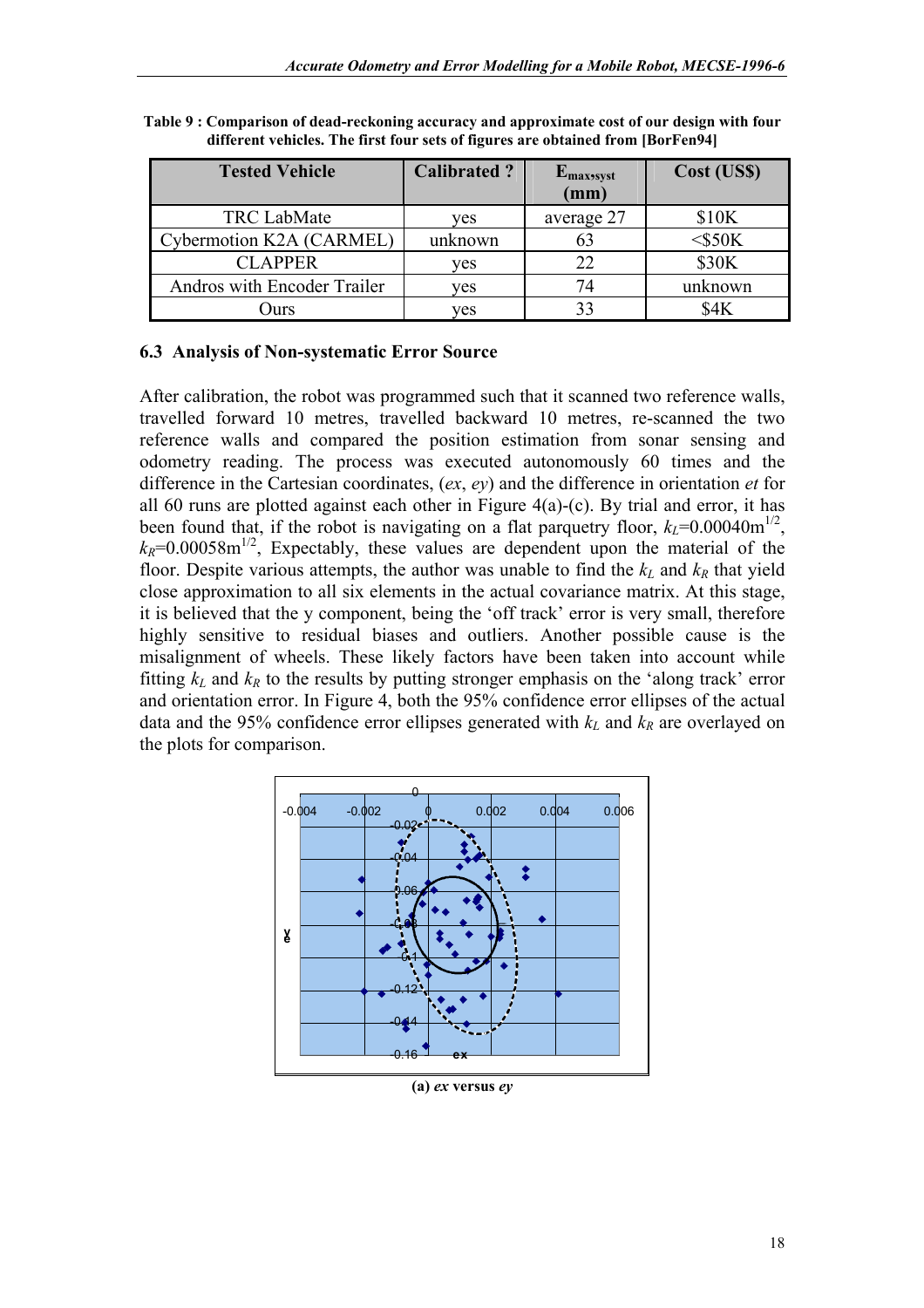



**(c)** *ey* **versus** *et*

<span id="page-18-0"></span>**Figure 4 : Errors in the along-track direction (***ex***), the off-track direction (***ey***) and orientation (***et***), for 60 autonomous runs, are plotted against each other. The solid ellipses belong to the real**  data and the dashed ellipses are generated with the  $k<sub>R</sub>$  and  $k<sub>L</sub>$  obtained by trial and error.

This part of the experiment is yet to be perfected. More data points are required to obtain large enough clusters for fitting error ellipses. As the next stage, many more experiments will be conducted to obtain statistically significant validation.

### *7 Conclusion and Future Work*

This chapter draws together the key considerations and procedures involved in the calibration and statistical quantification of odometry error for a novel robot design. A precise odometry system is presented which is comparable to the best reported system but can be fabricated at half the cost. A new first order odometry error model has been derived to propagate the state error covariance following a motion. The error model takes the form of a covariance matrix which is prevalent in statistics and filtering theory, hence could easily fit into many powerful tools such as the Extended Kalman Filter. The limitation of the linearisation has been investigated in simulation. This model cannot account for unexpected errors such as hitting a bump on the floor,